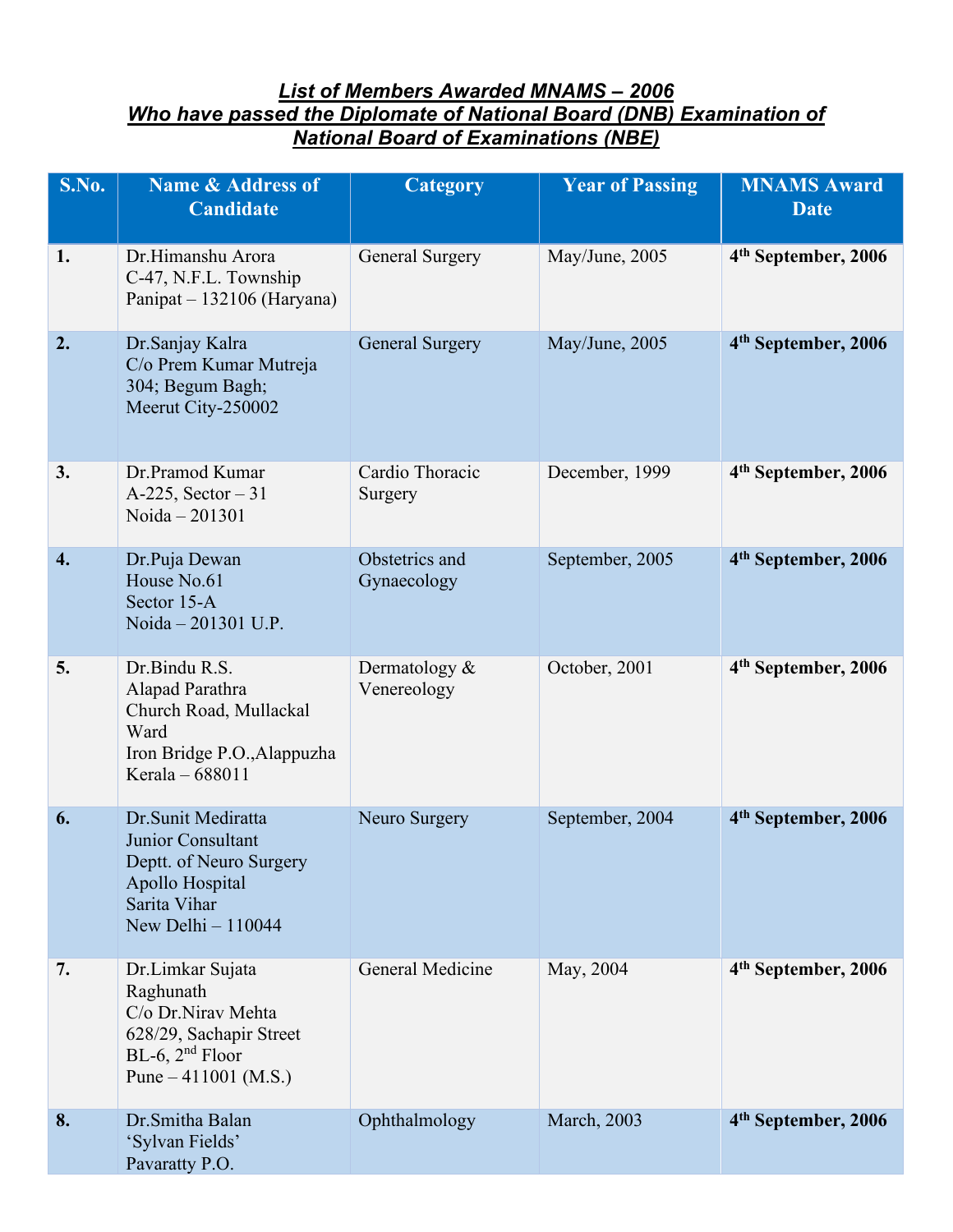|     | Thrissur $-680507$                                                                                                                          |                                     |                 |                                 |
|-----|---------------------------------------------------------------------------------------------------------------------------------------------|-------------------------------------|-----------------|---------------------------------|
| 9.  | Dr.Mukundan Chelakkat<br><b>Chelakkat House</b><br>P.O. Thaikkad<br>(Via) Guruvayur<br>Trichur Dist. - 680104                               | General Medicine                    | October, 2001   | 4 <sup>th</sup> September, 2006 |
| 10. | Dr.Sachin Kathuria<br>F-131, Rajouri Garden<br>New Delhi $-110027$                                                                          | Genito Urinary<br>Surgery (Urology) | October, 2005   | 4 <sup>th</sup> September, 2006 |
| 11. | Dr.Kasavajhula Subha<br>Anjaneyulu<br>$S_1$ . Select House<br>10-3-2, Entrenchment Road<br><b>East Marredpally</b><br>Secunderabad - 500026 | Pathology                           | April, 2000     | 4 <sup>th</sup> September, 2006 |
| 12. | Mehta Nirav Anil<br>628/29, Sachapir Street<br>Block – $6, 2nd$ Floor<br>Pune $-411001$ (M.S.)                                              | <b>General Surgery</b>              | May/June, 2005  | 4 <sup>th</sup> September, 2006 |
| 13. | Dr.Arun Kumar P.T.<br>'Sreelakshmi'<br>Nallenkara, Nettissery P.O.<br>Thrissur - 680657, Kerala                                             | Otorhinolaryngology                 | November, 1998  | 4 <sup>th</sup> September, 2006 |
| 14. | Dr.Navita P Sharma<br>102, Wing $- B$<br>Panchsheel - II C.H.S. Ltd.<br>Raheja Township Malad-E<br>Mumbai - 400097                          | Paediatrics                         | May, 2004       | 4 <sup>th</sup> September, 2006 |
| 15. | Dr.Pahade Sachin Vijay<br>3/54 Pearl Apartments<br>Behind Weigh Bridge<br>Garegaon (W)<br>Mumbai - 400104                                   | General Surgery                     | May/June, 2005  | 4 <sup>th</sup> September, 2006 |
| 16. | Dr. Nikhil Agarwal<br>F-24/5, Mandir Marg<br>Krishna Nagar<br>Delhi - 110051                                                                | Radio Diagnosis                     | September, 2004 | 4 <sup>th</sup> September, 2006 |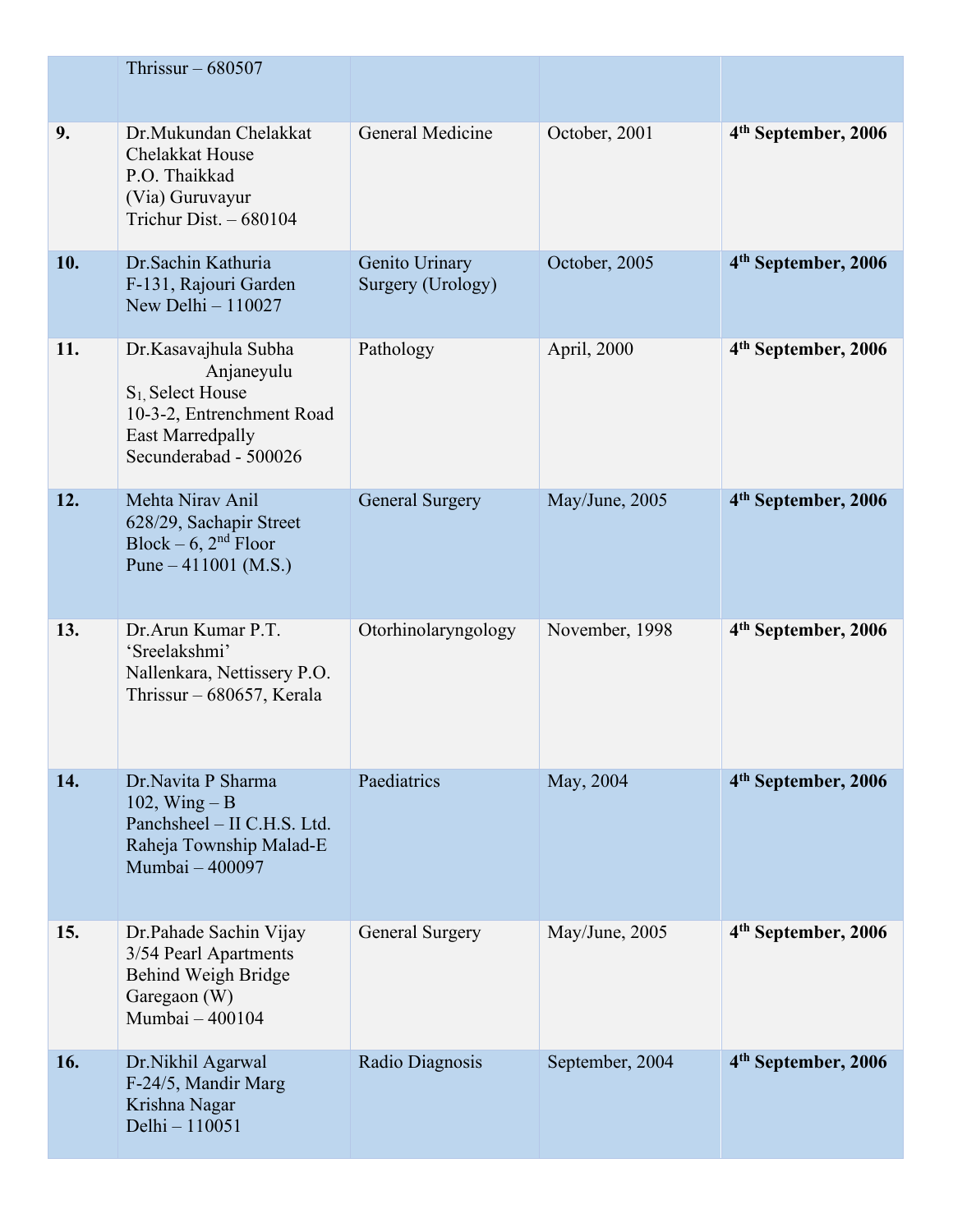| 17. | Dr.B.V.Rena Kumar<br>Daiva Kripa<br>Amarivila<br>Nellivila P.O., Venganoor<br>Trivandrum $-695523$                                                        | Cardiology                    | November, 2005  | 4 <sup>th</sup> September, 2006 |
|-----|-----------------------------------------------------------------------------------------------------------------------------------------------------------|-------------------------------|-----------------|---------------------------------|
| 18. | Dr.Kamal Parashramji<br><b>Bhutada</b><br>C/o Dr.P.M. Bhutada<br>49, Chandralok Society<br>AT. $PO - Shegaon (Rly)$<br>Dist. - Buldhana (M.S.)-<br>444203 | General Medicine              | September, 2003 | 4 <sup>th</sup> September, 2006 |
| 19. | Dr. Shilpa Devidayal Umre<br>$C/O$ D.K.Umre<br><b>Tilak Chowk</b><br>Near Ram Mandir<br>Wardha $-442001$ (M.S.)                                           | Pathology                     | September, 2004 | 4 <sup>th</sup> September, 2006 |
| 20. | Dr.Madanjit Gulati<br>H.No.14, Sector 14<br>Gurgaon                                                                                                       | Obstetrics and<br>Gynaecology | September, 2005 | 4 <sup>th</sup> September, 2006 |
| 21. | Dr.Pathak Shirish<br>Shivanand<br>Dewesh Society<br>Survey No.34/3<br>Erandwana, Near Ameya<br>Clinic<br>Pune, Maharashtra-411004                         | Orthopaedic Surgery           | November, 2004  | 4 <sup>th</sup> September, 2006 |
| 22. | Dr.Sanjivini Gupta<br>1/496 Mehandi Chowk<br>Old Faridabad-121002<br>Haryana                                                                              | Anaesthesiology               | September, 2002 | 4 <sup>th</sup> September, 2006 |
| 23. | Dr. Walvekar Rohan<br>Ramchandra<br>62, Suraiya Apartments<br>Sir Pochkhanwala Road<br>Worli, Mumbai - 400027                                             | Otorhinolaryngology           | October, 2001   | 4 <sup>th</sup> September, 2006 |
| 24. | Dr.Kiran S.<br>No.1681, Brahmaputra<br>Apts.<br>Sector 29<br>Arun Vihar<br>Noida – 201303 (U.P.)                                                          | Anaesthesiology               | May/June, 2005  | 4 <sup>th</sup> September, 2006 |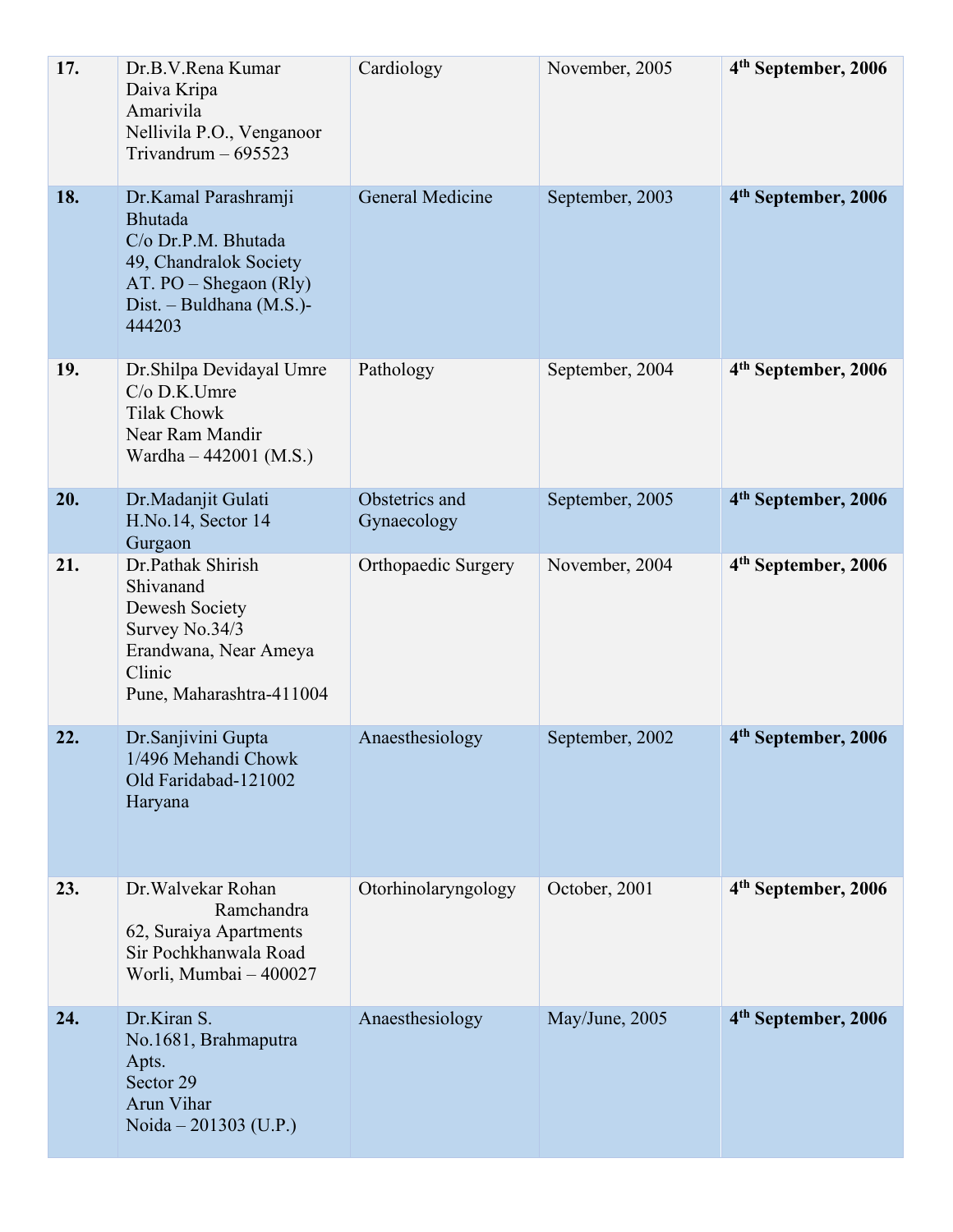| 25. | Dr.Sanjay Kumar<br>B-5012, Gaur Green City<br>Indira Puram<br>Gaziabad. (U.P.)                                       | Gastroenterology              | May, 2004      | 4 <sup>th</sup> September, 2006 |
|-----|----------------------------------------------------------------------------------------------------------------------|-------------------------------|----------------|---------------------------------|
| 26. | Dr. Shete Kiran Machhindra<br>At Post - Golegoan<br>Taluka - Junner<br>District – Pune<br>State – Maharashtra-410502 | Orthopaedic Surgery           | May, 2004      | 4 <sup>th</sup> September, 2006 |
| 27. | Dr. Aparna Vijay Kumar<br>Kaipa<br>253-C, Mianwali Colony<br>Gurgaon-122001 (Haryana)                                | Obstetrics and<br>Gynaecology | October, 2004  | 4 <sup>th</sup> September, 2006 |
| 28. | Dr.Annu Nanda<br>House No.600<br>Sector 16<br>Chandigarh-160015                                                      | Pathology                     | October, 2004  | 4 <sup>th</sup> September, 2006 |
| 29. | Dr.Babu M.V.<br>Mammala (H)<br>Nenmeni P.O.<br><b>Sulthan Bathery</b><br>Kerala – 673592                             | Anaesthesiology               | April, 2000    | 4 <sup>th</sup> September, 2006 |
| 30. | Dr. Vaibhav Nath Bhalla<br>15/59 Civil Lines<br>Kanpur – 208001 U.P.                                                 | Paediatrics                   | May/June, 2005 | 4 <sup>th</sup> September, 2006 |
| 31. | Dr.Anil Kumar Chouhan<br>Gali No.8<br>Rampura Basti<br>Lalgarh Bikaner (Raj.)                                        | Ophthalmology                 | May/June, 2005 | 4 <sup>th</sup> September, 2006 |
| 32. | Dr. Vishal Pundir<br>C/o Dr.Shyam Singh<br>B-8, Chintaman Nagar<br>Somalwada, Nagpur-440025<br>Maharashtra           | Otorhinolaryngology           | November, 2000 | 4 <sup>th</sup> September, 2006 |
| 33, | Dr.Nidhi Angra<br>A-58 Swasthya Vihar<br>Vikas Marg<br>Delhi - 110092                                                | Ophthalmology                 | November, 2005 | 4 <sup>th</sup> September, 2006 |
| 34. | Dr.Jyotsna Vellanki<br>B-8, Chintaman Nagar<br>Somalwada<br>Nagpur (Maharashtra)-<br>440025                          | Obstetrics &<br>Gynaecology   | November, 2000 | 4 <sup>th</sup> September, 2006 |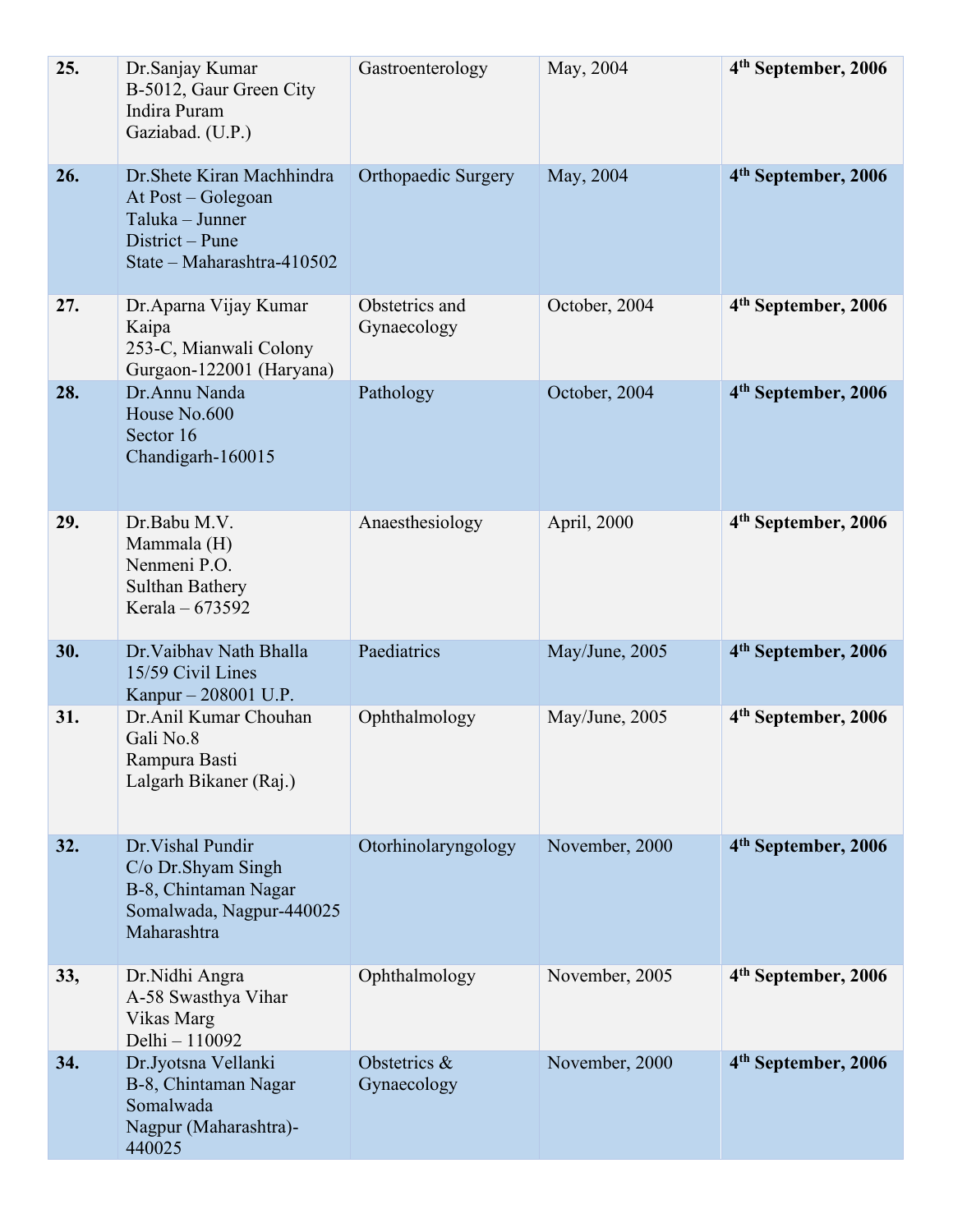| 35. | Dr. Alfie J Kavalakat<br>Kavalakat House<br>Fatima Nagar<br>Trichur – $680005$ (Kerala)                                                                                                                      | General Surgery                 | March, 2003     | 4 <sup>th</sup> September, 2006 |
|-----|--------------------------------------------------------------------------------------------------------------------------------------------------------------------------------------------------------------|---------------------------------|-----------------|---------------------------------|
| 36. | Dr. Vivek Singhal<br>House No.419<br>$Sector - 11$<br>Vasundhra;<br>Ghaziabad - 201301 (U.P.)                                                                                                                | Dermatology $\&$<br>Venereology | November, 2000  | 4 <sup>th</sup> September, 2006 |
| 37. | Commander(Dr.)<br>Wing<br>Vishal Singh<br>HOD,<br>Department<br>of<br>Medicine<br>Institute<br>of<br>Aerospace<br>Medicine-<br>Indian Air Force<br>Airport Road, Vimanapura<br>Post<br>Bangalore $-560017$ . | General Medicine                | November, 2005  | 4 <sup>th</sup> September, 2006 |
| 38. | Dr.Aravind C.S.<br>Chirakuzhi, Nedumcaud<br>Karamana P.O.<br>Thiruvananthpuram-<br>695002<br>Kerala                                                                                                          | <b>General Surgery</b>          | October, 2005   | 4 <sup>th</sup> September, 2006 |
| 39. | Dr.Ajith Prasad J.S.<br>Nithyasree, Mukkalakkal<br>Kazhakuttom PO.,<br>Trivandrum $-695582$                                                                                                                  | General Surgery                 | May/June, 2005  | 4 <sup>th</sup> September, 2006 |
| 40. | Dr.Sameer Bhimjibhai<br>Raniga<br>81, Shantinagar<br>Tarsali Road<br>Vadodara - 390009                                                                                                                       | Radio Diagnosis                 | September, 2004 | 4 <sup>th</sup> September, 2006 |
| 41. | Dr.Aman Dua<br>5693, Street No.6<br>New Shivaji Nagar<br>Ludhiana - 141008 (Punjab)                                                                                                                          | Orthopaedic Surgery             | November, 2005  | 4 <sup>th</sup> September, 2006 |
| 42. | Dr.Debashish Nayak<br>C/o Dr.N.Nayak<br>Plot No. C-1208<br>Sector-6, C.D.A.<br>Cuttack, Orissa - 753014                                                                                                      | <b>General Surgery</b>          | October, 2004   | 4 <sup>th</sup> September, 2006 |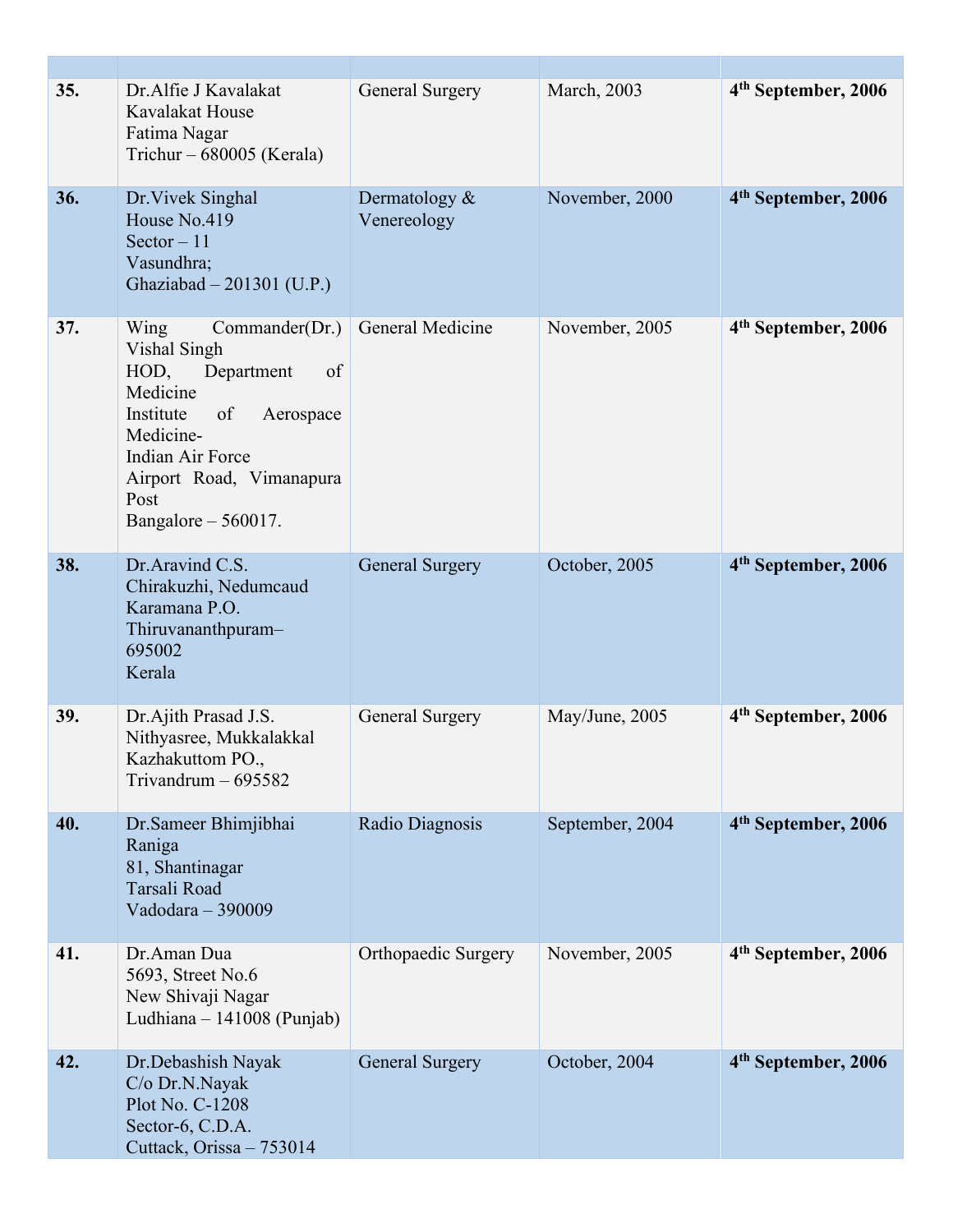| 43. | Dr.Shareej S.<br>Shareena House<br>Nanminda(PO)<br>Kozhikode-Dist.<br>Kerala - 673613                           | General Medicine            | October, 2005                | 4 <sup>th</sup> September, 2006 |
|-----|-----------------------------------------------------------------------------------------------------------------|-----------------------------|------------------------------|---------------------------------|
| 44. | Dr.K.P.Rajesh<br>Padmagiri, Mangotuvayal<br>Road<br>P.O. Kuthiravattom<br>Calicut – $673016$ (Kerala)           | General Medicine            | October, 2005                | 4 <sup>th</sup> September, 2006 |
| 45. | Dr.Rishi Kumar Gupta<br>H.No.432, Sector 15<br>Faridabad (Haryana)                                              | Cardiology                  | May, 1996                    | 4 <sup>th</sup> September, 2006 |
| 46  | Dr.K.Subashini<br>8A, Balaji Street<br>Jeevanandapuram<br><b>Tagore Nagar</b><br>Pondicherry-605008             | Ophthalmology               | April, 2002                  | 4 <sup>th</sup> September, 2006 |
| 47. | Dr.Anuj Kumar Sharma<br>House No.792<br>Sector 9<br>Panchkula<br>Haryana - 134109                               | General Surgery             | 30 <sup>th</sup> April, 2002 | 4 <sup>th</sup> September, 2006 |
| 48. | Dr.Joglekar Mandar Atul<br>Plot No.5<br>Govt. Servent Housing<br>Society<br>Rajarampuri<br>Kolhapur $-416008$   | Ophthalmology               | May, 2004                    | 4 <sup>th</sup> September, 2006 |
| 49. | Dr.Shelat Garvi<br>Vishalkumar<br>56, Kameshwar Park<br>Society<br>Canal Road<br>Ghodasar<br>Ahmedabad - 380050 | <b>Respiratory Diseases</b> | October, 2005                | 4 <sup>th</sup> September, 2006 |
| 50  | Dr. Shenvi Borcar Paresh<br>Vaman<br>S-4, A-1, Gautam Galaxy<br>$2nd$ Floor, Borda                              | General Medicine            | November, 2005               | 4 <sup>th</sup> September, 2006 |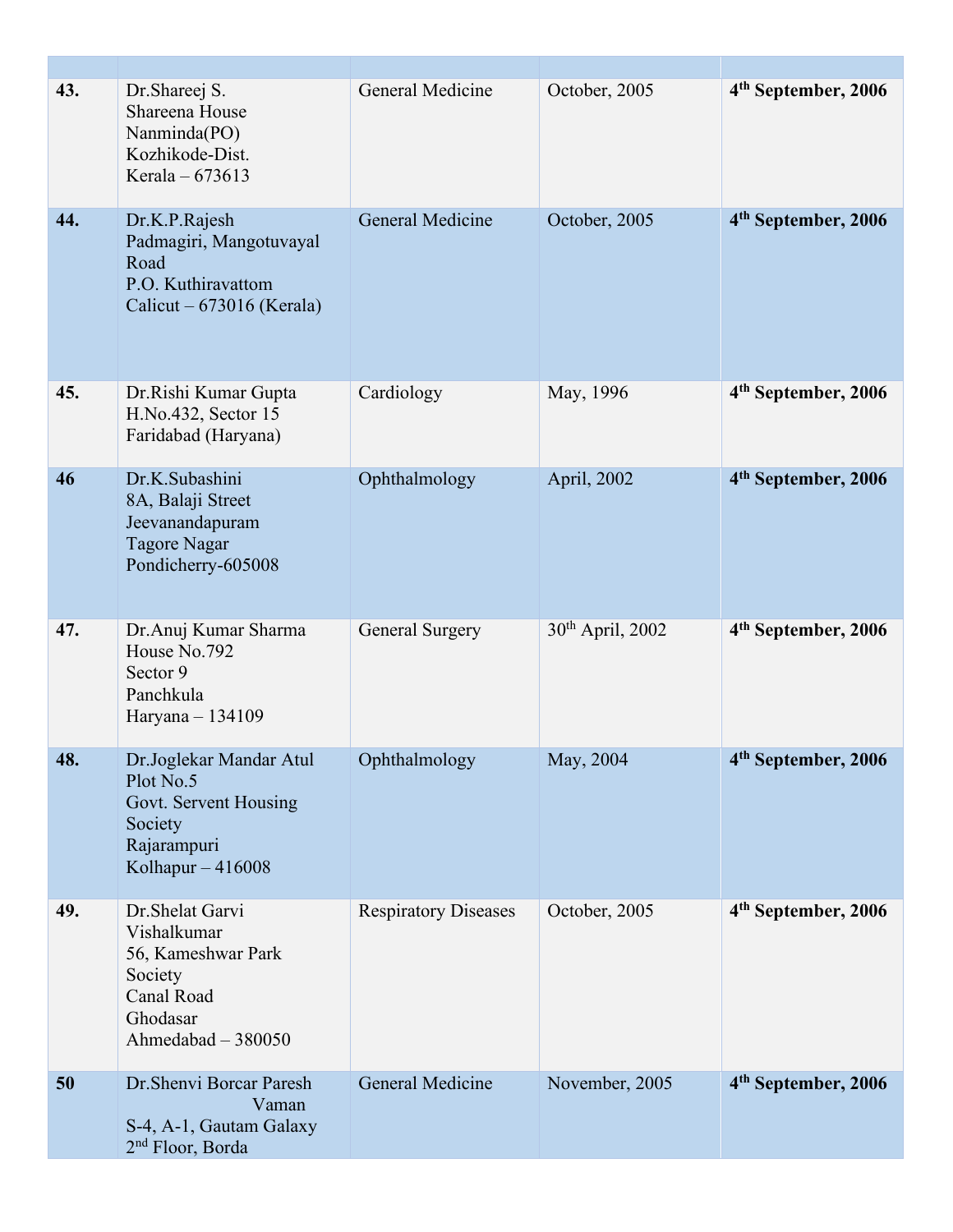|     | Margao - Goa 403602                                                                                                                        |                                         |                     |                                 |
|-----|--------------------------------------------------------------------------------------------------------------------------------------------|-----------------------------------------|---------------------|---------------------------------|
| 51. | Dr. Manish Kumar Varshney<br>Hostel No.8<br>Room No.69<br>Ansari Nagar, AIIMS.,<br>New Delhi - 110029                                      | Orthopaedic Surgery                     | November, 2005      | 4 <sup>th</sup> September, 2006 |
| 52  | Dr.Krishna Kumar C.V.<br>"Lakshmeekrishna"<br><b>Rose Gardens</b><br>Thiruvambady P.O.<br>Trichur $-680022$                                | <b>Orthopaedics Surgery</b>             | May/June, 2005      | 4 <sup>th</sup> September, 2006 |
| 53. | Dr.Richa Singh<br>$1/120$ -G, Delhi Gate<br>Agra $-282002$                                                                                 | Obstetrics and<br>Gynaecology           | <b>August, 2002</b> | 4 <sup>th</sup> September, 2006 |
| 54. | Dr.Simmi<br>E-13/13, $2nd$ Floor,<br>Khirki Extension<br>Malviya Nagar<br>New Delhi - 110017                                               | Paediatric Surgery                      | September, 2003     | 4 <sup>th</sup> September, 2006 |
| 55. | Dr.Madhur Mehta<br>$F-1/A$ , Sector $-27$<br>Noida-201301<br>U.P.                                                                          | Anaesthesiology                         | November, 2005      | 4 <sup>th</sup> September, 2006 |
| 56. | Dr.Shah Bhavin<br>Chandrakant<br>11 Parul, New Manek Lal<br>Mehta Estate<br>L.B.S. Marg, Ghatkopar<br>(West)<br>Mumbai - 400086            | <b>General Surgery</b>                  | March, 2003         | 4 <sup>th</sup> September, 2006 |
| 57. | Dr.Rajeena H<br>Zenith Home, Ummini<br>Dhoni P.O.<br>Palakkad - 678009, Kerala                                                             | Physical Medicine and<br>Rehabilitation | November, 2005      | 4 <sup>th</sup> September, 2006 |
| 58. | Dr.M.Scott Arockia Singh<br>No.12, $3rd$ Floor<br>Kanchanjunga Apartments<br>Madakkappilly Lane<br><b>Chitoor Road</b><br>Ernakulam-682016 | <b>General Surgery</b>                  | December, 2001      | 4 <sup>th</sup> September, 2006 |
| 59. | Dr.Manoj Kumar A.P.<br>Chaitanya<br>Uarra $-16$<br>Medical College (P.O.)                                                                  | General Surgery                         | October, 2004       | 4 <sup>th</sup> September, 2006 |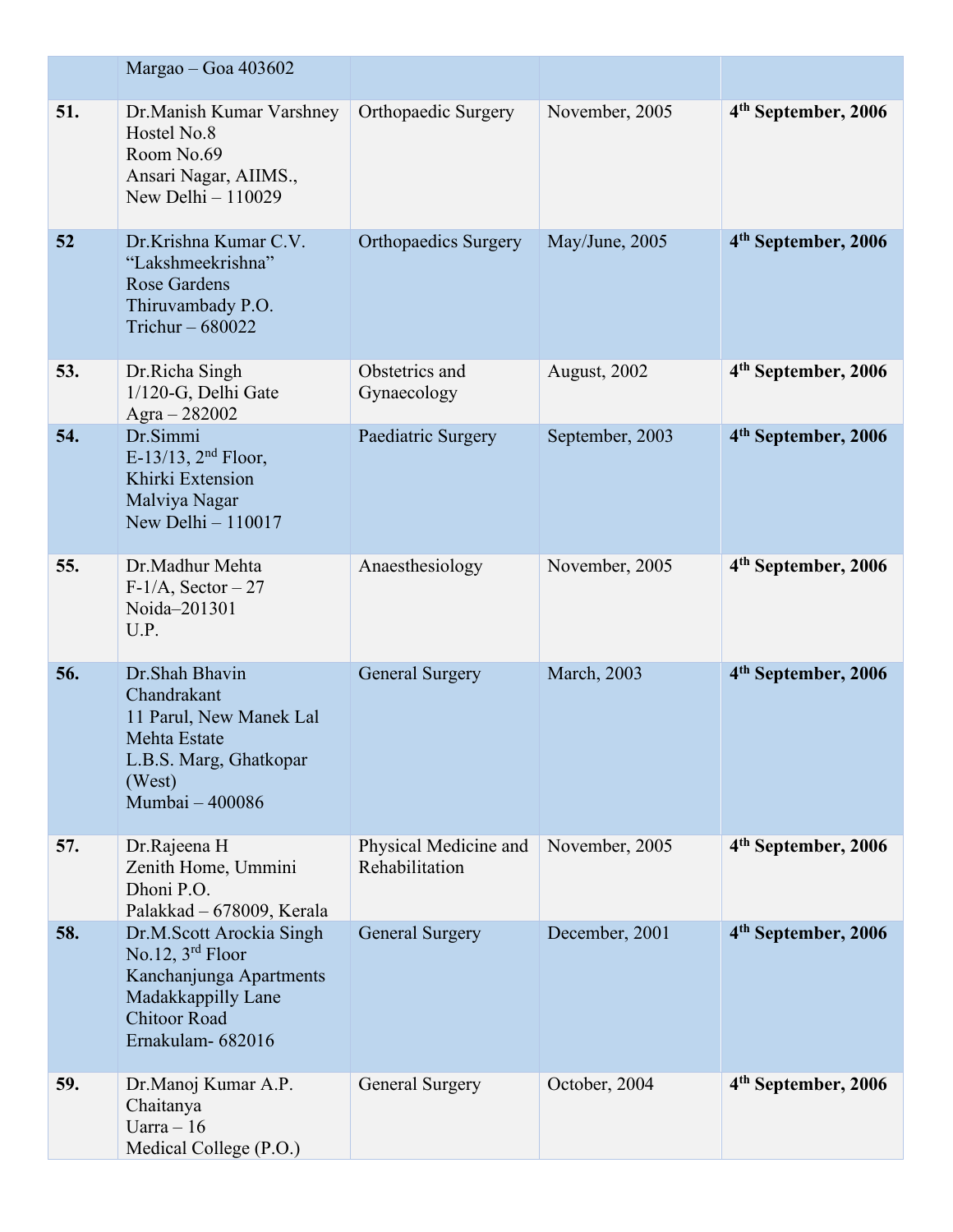|     | Trivandrum $-695011$<br>(Kerala)                                                                                                                  |                                    |                 |                                 |
|-----|---------------------------------------------------------------------------------------------------------------------------------------------------|------------------------------------|-----------------|---------------------------------|
| 60. | Dr.Prerana Wadhwa<br>G-426, Ram Vihar<br>Sector $-30$<br>Noida (U.P.)                                                                             | Ophthalmology                      | May/June, 2005  | 4 <sup>th</sup> September, 2006 |
| 61. | Dr.Parvaiz Ahmed Zargar<br>Sector No.2,<br>Hilalabad Qamarwari<br>Srinagar, J & K                                                                 | Cardiology                         | October, 2001   | 4 <sup>th</sup> September, 2006 |
| 62. | Dr.Dinesh Thawrani<br>Flat No.5, Plot No.23<br>Ganesh Kripa Co. Housing<br>Society, Sector-2<br>Kopar Khairane<br>Navi, Mumbai-400709<br>(M.S.)   | Orthopaedic Surgery                | November, 2005  | 4 <sup>th</sup> September, 2006 |
| 63. | Dr. Vandana Jain<br><b>B-15 First Floor</b><br>Railway CHS Sector-2<br>Vashi Navi Mumbai-400703                                                   | Ophthalmology                      | September, 2004 | 4 <sup>th</sup> September, 2006 |
| 64. | Dr. Arbinder Kumar<br><b>B-15 First Floor</b><br>Railway CHS Sector-2<br>Vashi Navi Mumbai-400703                                                 | Paediatrics Surgery                | May/June, 2005  | 4 <sup>th</sup> September, 2006 |
| 65. | Dr.Nishi Jain<br>C-137, Shyam Nagar<br><b>Bhagirath Path</b><br>Jaipur (Raj.)                                                                     | Obstetrics and<br>Gynaecology      | May, 2004       | 4 <sup>th</sup> September, 2006 |
| 66. | Dr.Sujay Chaudhuri<br>C/o Mr.Arun Gautam<br>New Town Durgabari<br>P.O. - Alipur Duar Court<br>Alipur Dur, Dist. -<br>Jalpaiguri<br>$Pin - 736122$ | Paediatrics                        | June, 1994      | 4 <sup>th</sup> September, 2006 |
| 67. | Dr. Vivek Jha<br>25, Vijay Nagar<br>Manik Bagh Road<br>Indore (M.P.)-452014                                                                       | Genito Urinary<br>Surgery(Urology) | October, 2005   | 4 <sup>th</sup> September, 2006 |
| 68. | Dr.Rakesh T.P.<br>Parakkadavathu House<br>PO Morazha<br>Kannur, Kerala-670331                                                                     | General Medicine                   | October, 2004   | 4 <sup>th</sup> September, 2006 |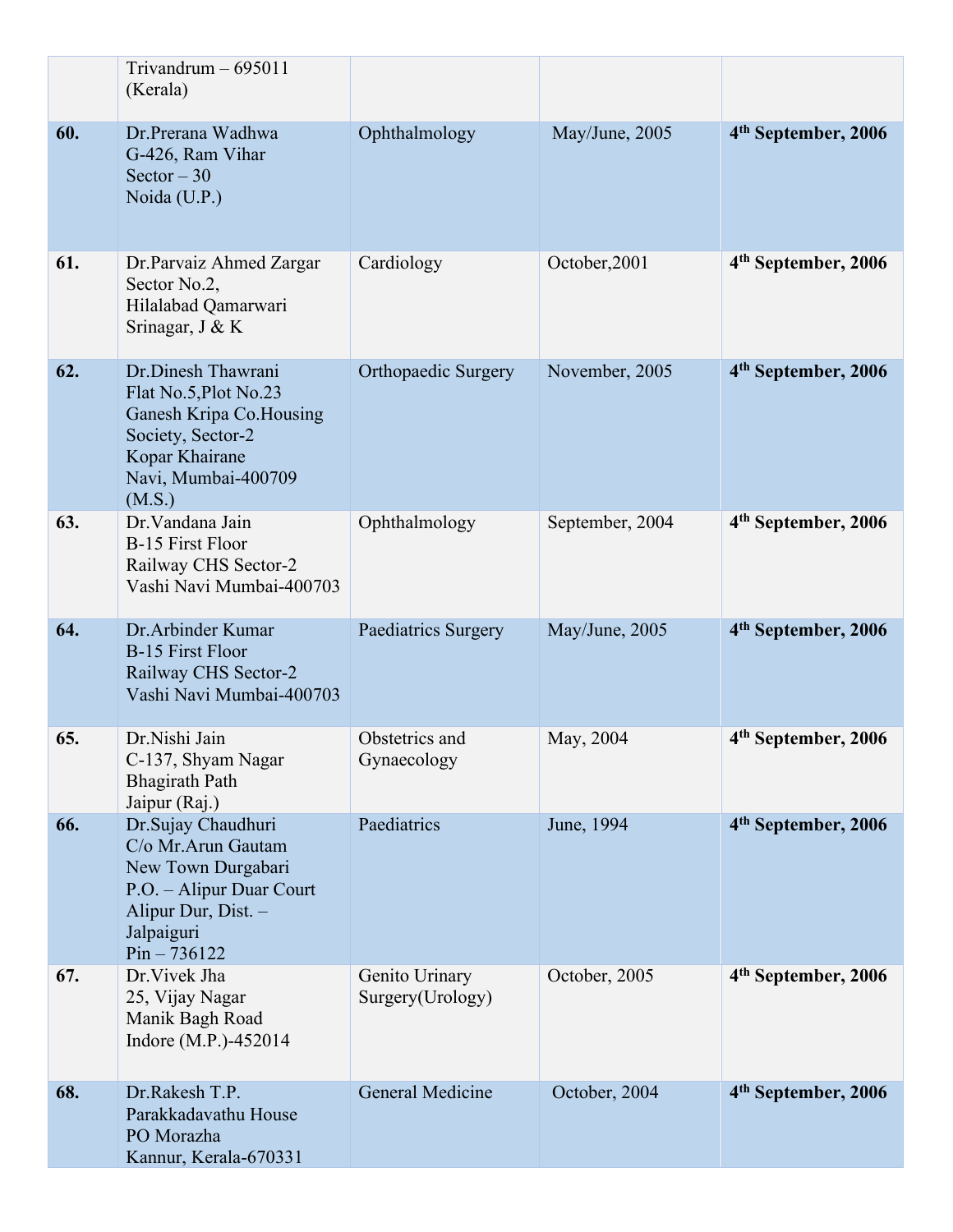| 69. | Dr.Dheeraj Shah<br>Flat No.47, Him Vihar<br>Plot No.8, I.P. Extension<br>Delhi - 110092                                                | Paediatrics            | December, 1998  | 4 <sup>th</sup> September, 2006 |
|-----|----------------------------------------------------------------------------------------------------------------------------------------|------------------------|-----------------|---------------------------------|
| 70. | Dr. Waikar Shrikant<br>Awadhut<br>166 Military Hospital<br>Satwari Cantt.<br>Jammu - 180003.                                           | Ophthalmology          | May, 1998       | 4 <sup>th</sup> September, 2006 |
| 71. | Dr.Punpale Ajay<br>Shrikishanji<br>C/o Gharsansar<br>Subhash Road, Bhandi Galli<br>Latur $-413512$ (M.S.)                              | <b>General Surgery</b> | March, 2003     | 4 <sup>th</sup> September, 2006 |
| 72. | Dr. Shikhare Mukta Vikram<br>A-1, Snehkunj<br><b>Linking Road Extension</b><br>Santacruz West<br>Mumbai - 400054                       | Anaesthesiology        | May/June, 2005  | 4 <sup>th</sup> September, 2006 |
| 73. | Dr.Prabhakaran A.<br>F1, Anand Apartments<br>16-GA Road<br>Old Washermanpet<br>Chennai - 600021, Tamil<br>Nadu                         | General Surgery        | November, 2005  | 4 <sup>th</sup> September, 2006 |
| 74. | Dr.Debraj Shome<br>A-603 Mineral House<br>Thakur Village, Kandivili<br>(E)<br>Mumbai - 400101                                          | Ophthalmology          | September, 2004 | 4 <sup>th</sup> September, 2006 |
| 75. | Dr.T.Thankaraj<br>Thayyil House<br>Moncompu Thekkekara<br>P.O.<br>Alappuzha – 688503, Kerala                                           | <b>General Surgery</b> | December, 1999  | 4 <sup>th</sup> September, 2006 |
| 76. | Dr. Ashwin Rammohan<br>28, (Old 15/7)<br>Third Cross Street<br>Radhakrishnan Nagar<br>Thiruvanmiyur<br>Chennai - 600041, Tamil<br>Nadu | <b>General Surgery</b> | November, 2005  | 4 <sup>th</sup> September, 2006 |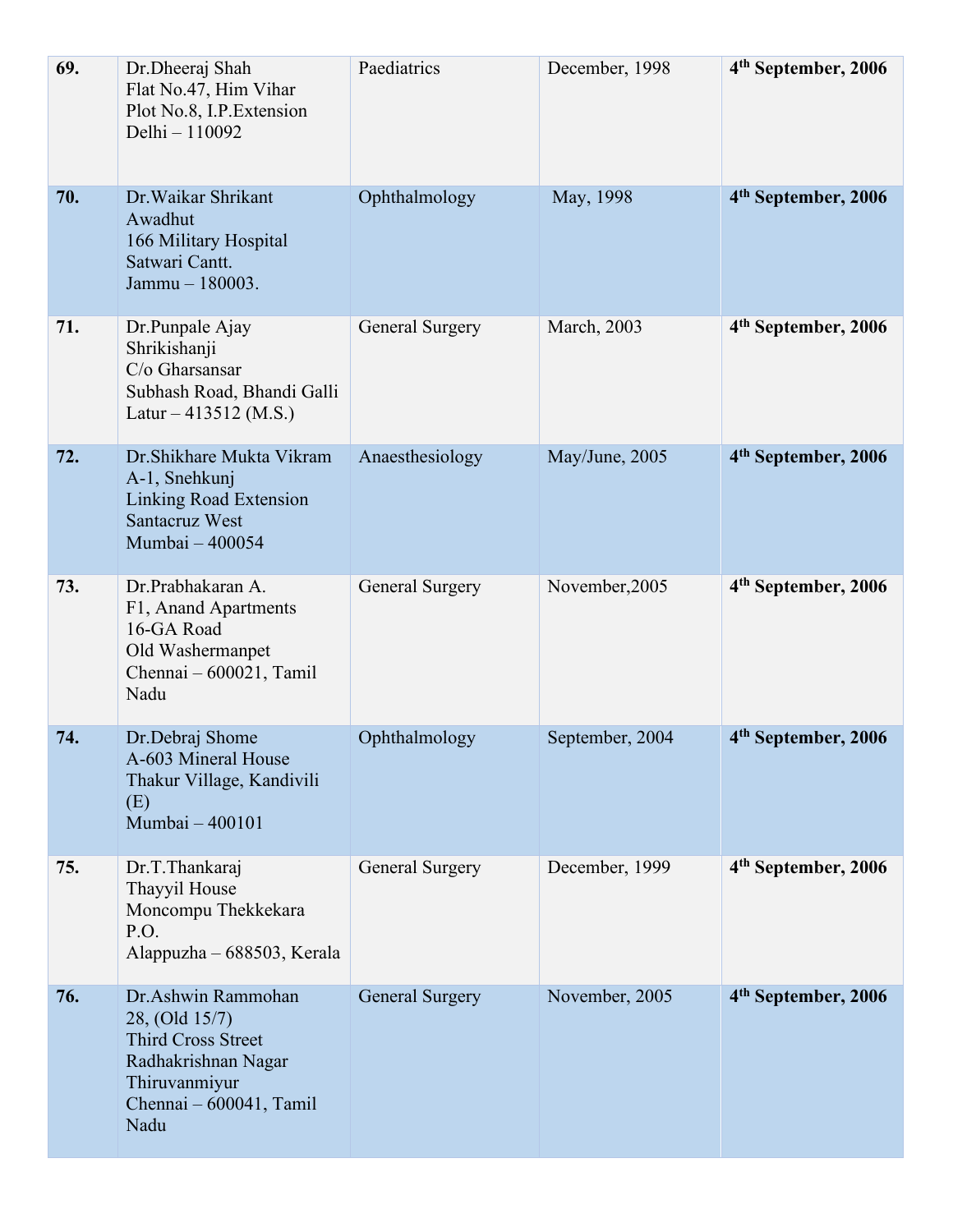| 77. | Dr. Ghongade Dhananjay<br>Vijaykumar<br>13, "Sai-Shree"<br>Chaitanya Hsg. Society<br>Shanunagar, Godoli, Satara<br>Maharashtra | Radio Diagnosis                         | October, 2005  | 4 <sup>th</sup> September, 2006 |
|-----|--------------------------------------------------------------------------------------------------------------------------------|-----------------------------------------|----------------|---------------------------------|
| 78. | Dr.Zaina Swapna T<br>Koodaram, I.O.C. Road<br>P.O. Ferore, Kozhikode<br>Kerala – 673631                                        | Physical Medicine and<br>Rehabilitation | November, 2005 | 4 <sup>th</sup> September, 2006 |
| 79. | Dr.Ananthakrishnan, S.<br>1, Nanjunda Rao Colony<br>Mylapore<br>Chennai - 600004                                               | General Surgery                         | November, 2001 | 4 <sup>th</sup> September, 2006 |
| 80. | Dr. Vineet Jain<br>H.No.194, Sector 21-C<br>Faridabad<br>Haryana, Pincode - 121001                                             | <b>Orthopaedic Surgery</b>              | November, 2005 | 4 <sup>th</sup> September, 2006 |
| 81. | Dr.Mihir Shah M.<br>29/641. B<br>Green View Villas Colony<br>Kottuli, Calicut $-673016$ ,<br>Kerala                            | Ophthalmology                           | November, 2005 | 4 <sup>th</sup> September, 2006 |
| 82. | Dr.Amit Kumar Kochhar<br>1222/2, Napier Town<br>Near 4 <sup>th</sup> Bridge<br>Jabalpur - 482001 (M.P.)                        | Anaesthesiology                         | May/June, 2005 | 4 <sup>th</sup> September, 2006 |
| 83. | Dr.Rosy Vij<br>$B-1/1092$<br>Vasant Kunj<br>New Delhi $-110070$                                                                | Obstetrics and<br>Gynaecology           | November, 2004 | 4 <sup>th</sup> September, 2006 |
| 84. | Dr.Shalini Kaul<br>602-D, Mandai Appts.<br>Sanjeev Enclave Road<br>Seven Bunglows<br>Andheri West<br>Mumbai - 400061           | Ophthalmology                           | May/June, 2005 | 4 <sup>th</sup> September, 2006 |
| 85. | Dr.D.Balachandar<br>"Ashraya" House No.50<br>$Ward - 24$<br>Thekengopuram<br>Kottayam - 1, Kerala                              | Paediatrics                             | June, 1998     | 4 <sup>th</sup> September, 2006 |
| 86. | Dr. Sahibinder Singh Bhatti<br>E-174 Ground Floor                                                                              | Pathology                               | October, 2005  | 4 <sup>th</sup> September, 2006 |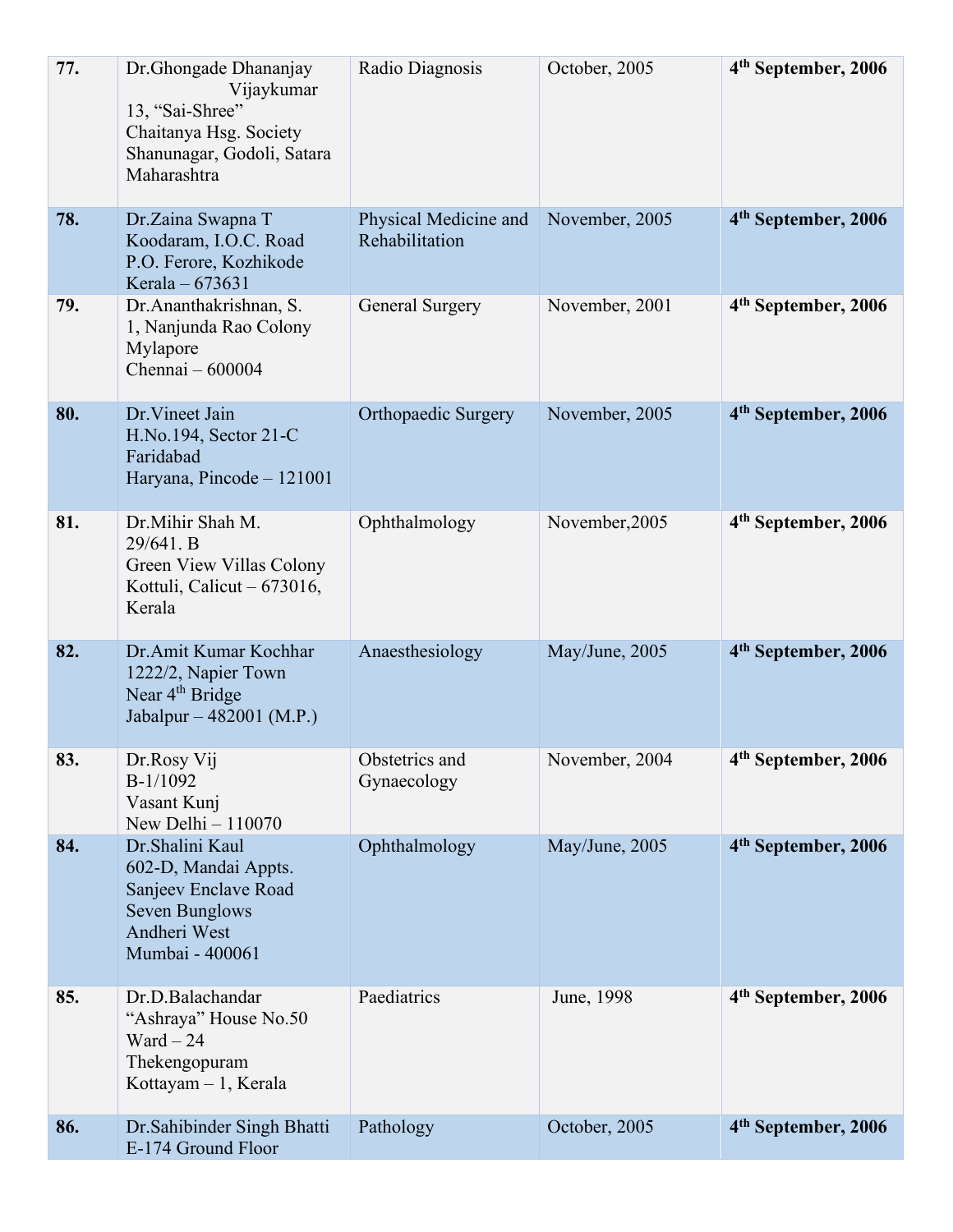|     | <b>Amar Colony</b><br>Lajpat Nagar - IV<br>New Delhi $-110024$                                                                                               |                                       |                 |                                 |
|-----|--------------------------------------------------------------------------------------------------------------------------------------------------------------|---------------------------------------|-----------------|---------------------------------|
| 87. | Dr.Jacob George<br>Senior Lecturer<br>Deptt. of Physical Medicine<br>and Rehabilitation, CMC<br>Vellore $-632004$ , (Tamil<br>Nadu)                          | Physical Medicine &<br>Rehabilitation | November, 2000  | 4 <sup>th</sup> September, 2006 |
| 88. | Dr.Debadyuti Durgapada<br><b>Baksi</b><br>DA-3, Sector 1,<br>Salt lake City<br>Kolkata - 700064 (W.B.)                                                       | <b>Orthopaedic Surgery</b>            | November, 2005  | 4 <sup>th</sup> September, 2006 |
| 89. | Dr. Sharwan Kumar Singhani Genito Urinary<br>13, Upkar, $2nd$ Floor<br>Pubsarania Road<br>Chandmari Ghy-3 (Assam)                                            | Surgery                               | December, 1997  | 4 <sup>th</sup> September, 2006 |
| 90. | Dr.Ranbir Singh<br>Consultant, Deptt. of Orthopa<br>K.M. Memorial Hospital &<br><b>Research Centre</b><br>Bypass Road, CHAS,<br>Bokaro – 827013 (Jharkhand)  | Orthopaedic Surgery                   | November, 2005  | 4 <sup>th</sup> September, 2006 |
| 91. | Dr. Brajesh Kumar<br>C/o Dr.A.K.Naik<br>$Flat-114$ , Venus<br>Apartment<br>Rohini, Sector $-9$<br>Delhi - 110085                                             | Orthopaedic Surgery                   | November, 2005  | 4 <sup>th</sup> September, 2006 |
| 92. | Dr. Santosh Rai P.V.<br>Shristi, 4-35/4(5)<br>Sankeigudde<br>Bejai New Road<br>Bejai, Mangalore-575001                                                       | Radio Diagnosis                       | May, 2004       | 4 <sup>th</sup> September, 2006 |
| 93. | Dr. Aghor Nagesh<br>Nandkumar<br>Registrar<br>Deptt. of Nephrology<br>Muljibhai Patel Urological<br>Hospital, Dr.V.V.Desai<br>Marg<br>Nadiad, Gujarat-387001 | General Medicine                      | September, 2003 | 4 <sup>th</sup> September, 2006 |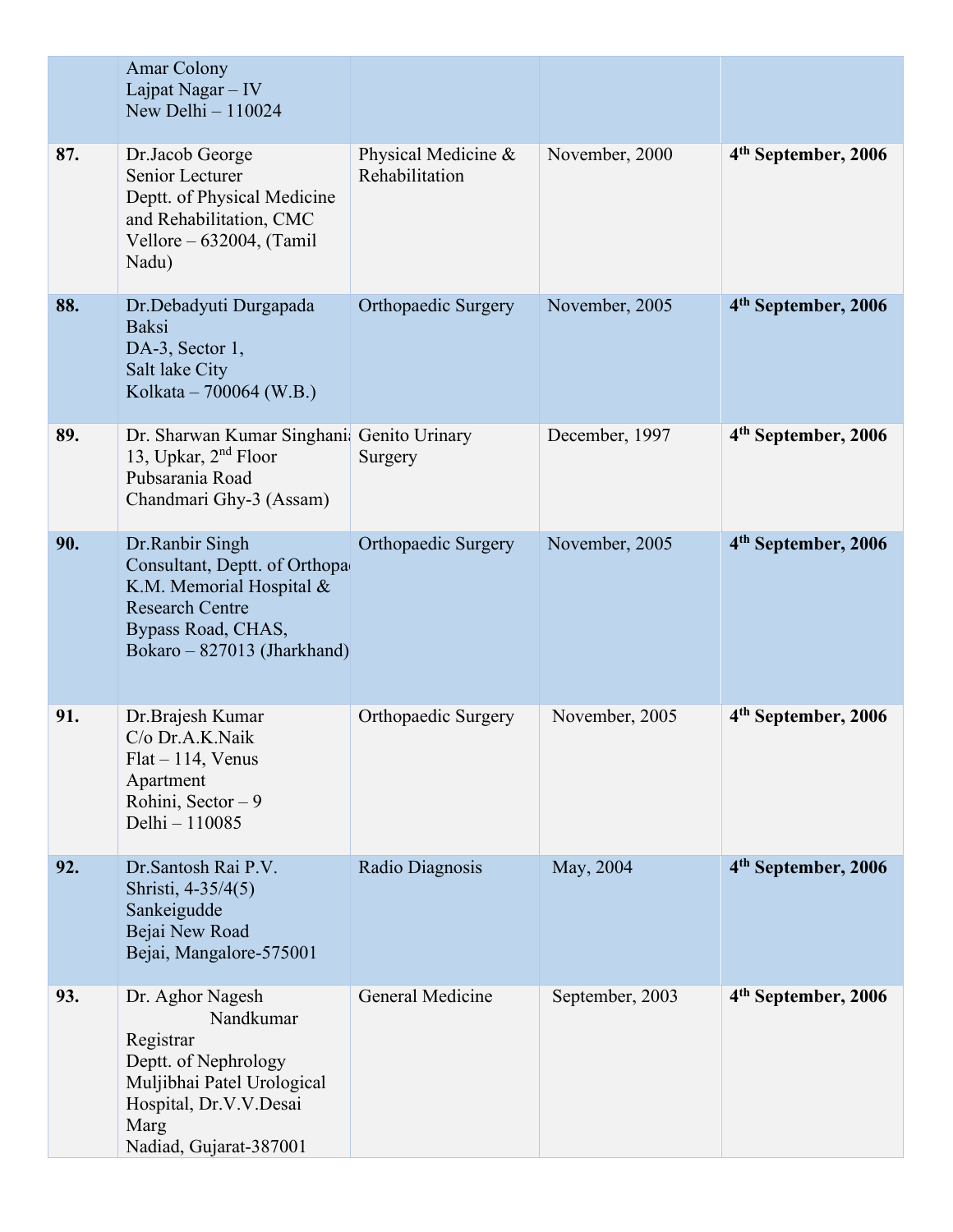| 94. | Dr. Samir Suresh Deolekar<br>B/402, Satya-Vandan Old<br>Dhokali, Kolshet Road<br>Thane (W) Mumbai (M.S.).                   | <b>General Surgery</b>                            | October, 2002   | 4 <sup>th</sup> September, 2006 |
|-----|-----------------------------------------------------------------------------------------------------------------------------|---------------------------------------------------|-----------------|---------------------------------|
| 95. | Dr. Shah Mandar Mahavir<br>465/B, Govind Park<br>Opp. Ramkund, Sadar-Bazar<br>Satara-Lonand Road<br>Satara $-415001$ (M.S.) | General Medicine                                  | May, 2005       | 4 <sup>th</sup> September, 2006 |
| 96. | Dr. Mrinal Joshi<br>13, Bajaj Nagar Enclave<br>Bajaj Nagar<br>Jaipur 302017                                                 | <b>Physical Medicine</b><br>and<br>Rehabilitation | October, 2004   | 4 <sup>th</sup> September, 2006 |
| 97. | Dr. Jitendra Kumar Bhanwer<br>Lal<br>12-A/ Rangjyot Society<br>Ankur Road, Naranpura<br>Ahmedabad $-380013$                 | Orthopaedic Surgery                               | October, 2004   | 4 <sup>th</sup> September, 2006 |
| 98. | Dr.Kale Amit Ramchandra<br>19, Narayan Peth<br>'Omkar'<br><b>Athawale Lane</b><br>Pune - 411030                             | <b>Orthopaedic Surgery</b>                        | November, 2004  | 4 <sup>th</sup> September, 2006 |
| 99. | Dr. Shuchita Garg<br>126-D, Kitchlu Nagar<br>Ludhiana (Punjab)-141001                                                       | Anaesthesiology                                   | September, 2003 | 4 <sup>th</sup> September, 2006 |
| 100 | Dr.Amarnath C<br>52, Khanabagh Street<br>Triplicane,<br>Chennai - 600005                                                    | Radio Diagnosis                                   | September, 2005 | 4 <sup>th</sup> September, 2006 |
| 101 | Dr.Urmil Chawla<br>'Shivam' House No.261<br>Subhash Nagar<br>Rohtak (Haryana)                                               | Ophthalmology                                     | March, 2003     | 4 <sup>th</sup> September, 2006 |
| 102 | Dr.Anjali Chaudhary<br>32, Chitra Vihar<br>Vikas Marg<br>Delhi - 92                                                         | Obstetrics and<br>Gynaecology                     | September, 2003 | 4 <sup>th</sup> September, 2006 |
| 103 | Dr. Manish Bansal<br>$261$ Pocket - B                                                                                       | Cardiology                                        | May, 2005       | 4 <sup>th</sup> September, 2006 |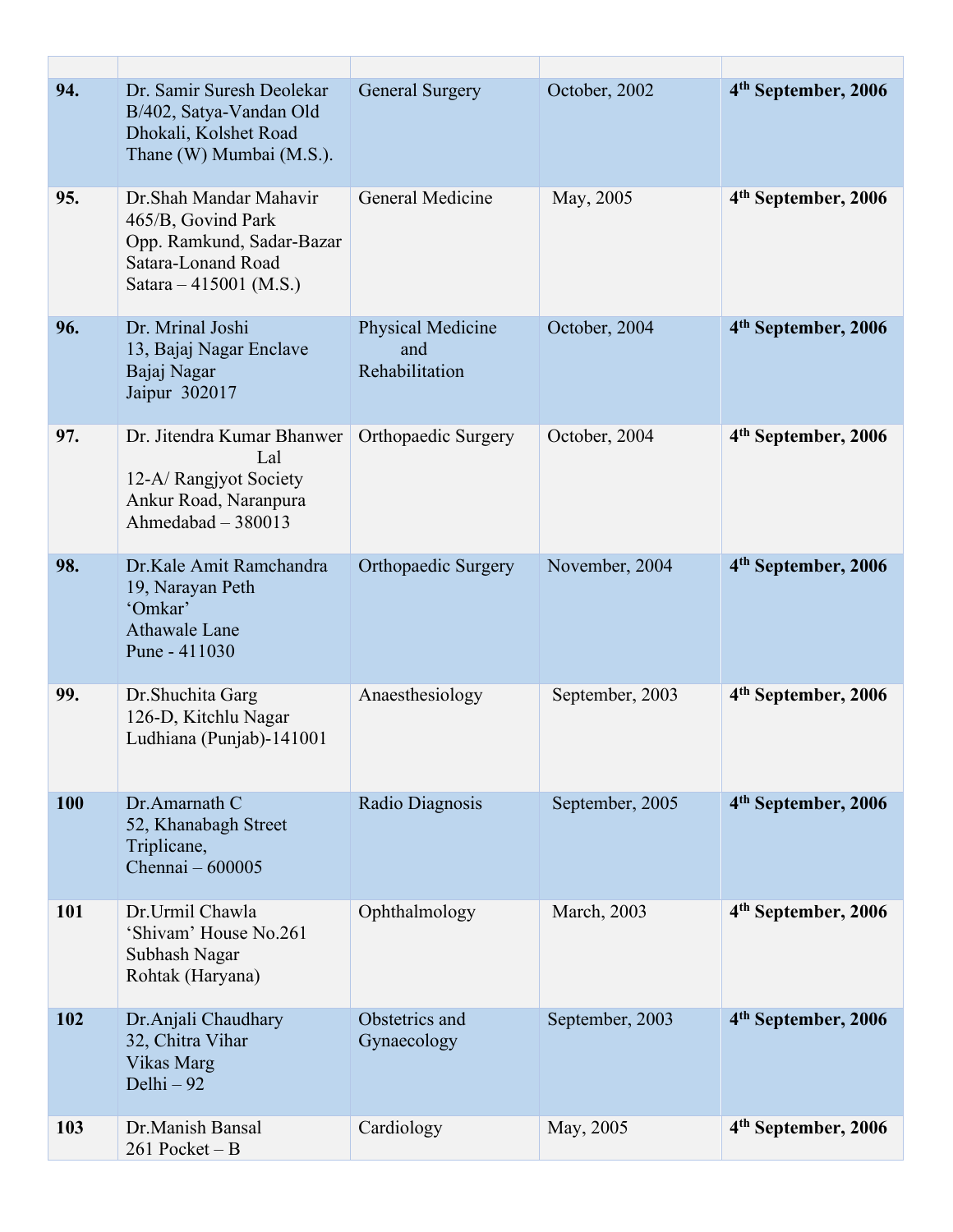|      | <b>DDA</b> Flats<br><b>Sukhdev Vihar</b><br>New Delhi $-110025$                                                                                  |                                |                 |                                 |
|------|--------------------------------------------------------------------------------------------------------------------------------------------------|--------------------------------|-----------------|---------------------------------|
| 104  | Dr.Kunal Jain<br>B XIX, 693, Vishwamitra Stre<br><b>Cemetry Road</b><br>Ludhiana - 141001                                                        | General Medicine               | November, 2005  | 4 <sup>th</sup> September, 2006 |
| 105  | Dr.Kartikeya Bhargava<br>F-280, Saraswati Kunj Apts.<br>25 IP Extension<br>Delhi - 110092                                                        | Cardiology                     | September, 2004 | 4 <sup>th</sup> September, 2006 |
| 106  | Dr. Swati Agarwal<br>B-141, Sector 14<br>Noida (U.P.)-201301                                                                                     | <b>Family Medicine</b>         | May, 2005       | 4 <sup>th</sup> September, 2006 |
| 107  | Dr. Jitendra Pundlik Ghumare<br>C/o Shree P.G.Ghumare<br>Pl. No.99, Shanti Sadan<br>Shiv-Parvati Colony<br>Deopur, Dhule-424005<br>(M.S.)        | Obstetrics $\&$<br>Gynaecology | November, 2000  | 4 <sup>th</sup> September, 2006 |
| 108  | Dr.Saurabh Bhargava<br>C-50, Y-2, Dilshad Garden<br>Delhi $-95$ .                                                                                | Anaesthesiology                | May, 2005       | 4 <sup>th</sup> September, 2006 |
| 109  | Dr.Jayaraj Chandrashekhar<br>Sindhur<br>Asstt. Professor<br>Deptt. of Gen. Medicine<br>Sindhur Hospital, Vidyanagar<br>Hubli-580021<br>Karnataka | General Medicine               | May, 2004       | 4 <sup>th</sup> September, 2006 |
| 110  | Dr. Arunabha Chakravarti<br>A 17/F1, Block-A<br>Dilshad Garden<br>Delhi - 110095                                                                 | Otorhinolaryngology            | May, 1993       | 4 <sup>th</sup> September, 2006 |
| 111  | Dr.Jayesh Kumar Jha<br>"Mukul Bhavan"<br>109/18, Hazra Road<br>Kolkata - 700026                                                                  | General Surgery                | May, 2005       | 4 <sup>th</sup> September, 2006 |
| 112. | Dr. Sajal Kumar Biswas<br>CK-254; Sector-II<br><b>Salt Lake City</b><br>Kolkata - 700091                                                         | <b>General Surgery</b>         | October, 2004   | 4 <sup>th</sup> September, 2006 |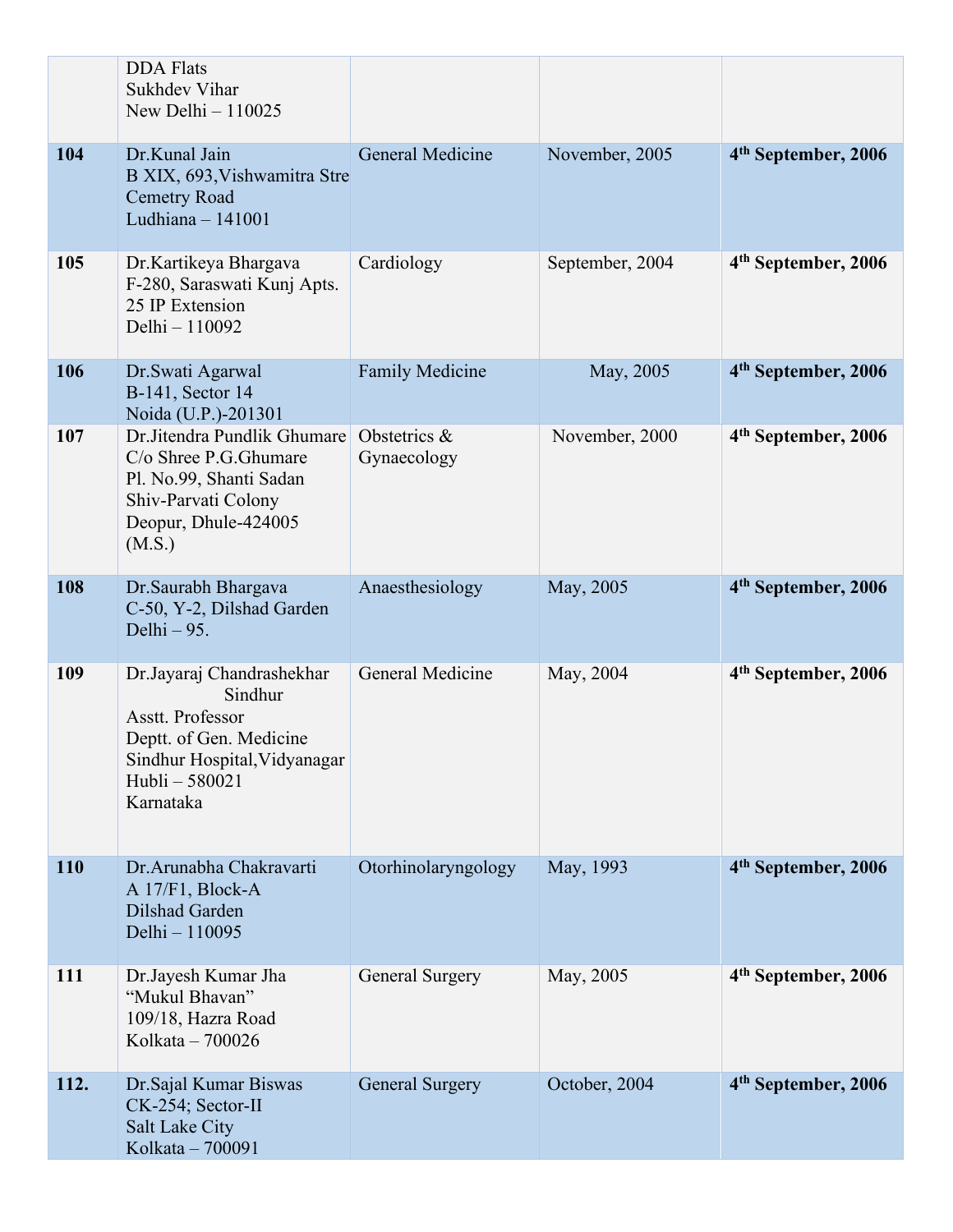| 113 | Dr.Surjith V.<br>5/926 Hill Wood<br>Erakkil Paramba<br>Rarichan Road<br>Calicut – $673006$ (Kerala)                            | Radio Diagnosis             | September, 2003 | 4 <sup>th</sup> September, 2006 |
|-----|--------------------------------------------------------------------------------------------------------------------------------|-----------------------------|-----------------|---------------------------------|
| 114 | Dr.Deepak Tiwari<br>4/38, Malviya Nagar<br>Jaipur – 302017 (Rajasthan)                                                         | Anaesthesiology             | November, 2005  | 4 <sup>th</sup> September, 2006 |
| 115 | Dr.Mahesh R.<br>$273, 2nd$ Main<br>West of Chord Road<br>$2nd$ Stage<br>Bangalore - 560086                                     | Psychiatry                  | November, 2004  | 4 <sup>th</sup> September, 2006 |
| 116 | Dr.Nagamani V.V.<br>"Sai Soudh"<br>Near Dist. Hospital<br>(PO) Manjeri (Dist)<br>Malappuram (Dist.)<br>Kerala - 676121         | Anaesthesiology             | April, 2006     | 4 <sup>th</sup> September, 2006 |
| 117 | Dr. Vidya V. Bhat<br>3-4, Radhakrishna Hospital<br>Girinagar<br>Bangalore - 560085                                             | Obstetrics &<br>Gynaecology | June, 1999      | 4 <sup>th</sup> September, 2006 |
| 118 | Dr.Roshan Kumar Verma<br>L-189, New Doctors Hostel<br>P.G.I.M.E.R., Sector-12<br>Chandigarh $-160012$                          | Otorhinolaryngology         | September, 2004 | 4 <sup>th</sup> September, 2006 |
| 119 | Dr.Nitin Shukla<br>Research Officer<br>Room No. 4090<br>Deptt. of Psychiatry<br>A.I.I.M.S., Ansari Nagar<br>New Delhi - 110029 | Psychiatry                  | November, 2005  | 4 <sup>th</sup> September, 2006 |
| 120 | Dr.Divya Harshan<br>'Divyadeepam'<br>Karikkamuri Cross Road<br>Kochi - 682011 Kerala                                           | Anaesthesiology             | May/June, 2005  | 4 <sup>th</sup> September, 2006 |
| 121 | Dr.Rizwanul Haque<br>H.No.134<br>Vidyanagar Colony<br>Gulbarga $-585103$<br>(Karnataka)                                        | General Medicine            | October, 2005   | 4 <sup>th</sup> September, 2006 |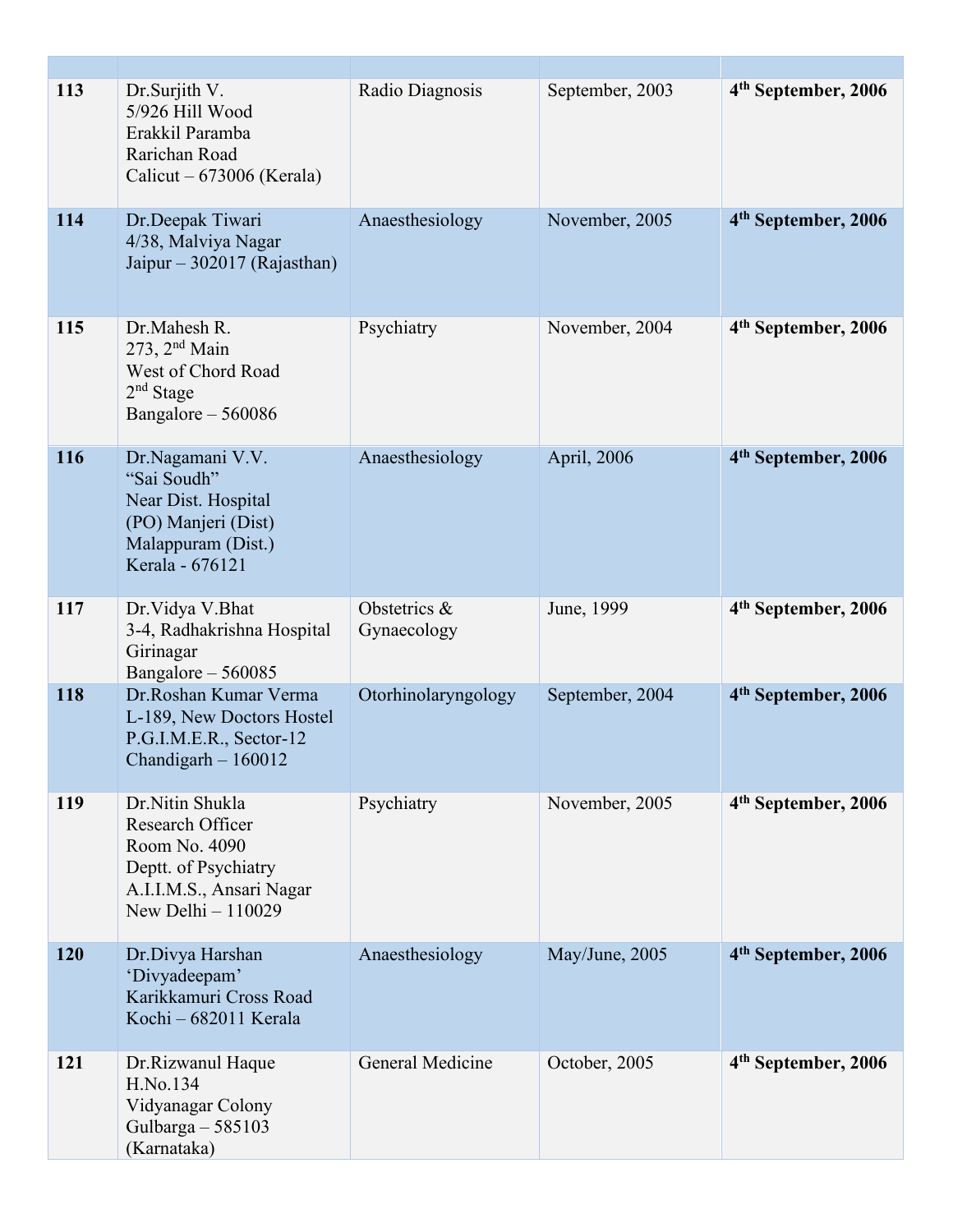| 122 | Dr. Pravin Kumar Agrawal<br>C/o Ramji Prasad Agrawal<br>Dhamitola, Near Union Bank<br>India Gaya $-$ 823001. (Bihar)                                     | <b>General Surgery</b>          | October, 2004    | 4 <sup>th</sup> September, 2006 |
|-----|----------------------------------------------------------------------------------------------------------------------------------------------------------|---------------------------------|------------------|---------------------------------|
| 123 | Dr. Vaibhav Mavji Dedhia<br>Mahavir Co-op Hsg. Society<br>Ltd., A Wing, IIIrd Floor<br>Flat 301, 687-B N.M Joshi Ro<br>Byculla (West)<br>Mumbai - 400027 | General Medicine                | May, 2005        | 4 <sup>th</sup> September, 2006 |
| 124 | Dr.Keisham Romen Singh<br>Lalambung Makhong<br>Haorongbam Leikai<br>P.O. Imphal<br>Manipur - 795001                                                      | Ophthalmology                   | May & June, 2005 | 4 <sup>th</sup> September, 2006 |
| 125 | Dr.Sobha S<br>'Sai Poorna'<br>TC No.13/1760 (12)<br>Murinjapalam, Medical Colle;<br>P.O. Trivandrum $-695011$                                            | Anaesthesiology                 | November, 1996   | 4 <sup>th</sup> September, 2006 |
| 126 | Dr.Ashok Kumar<br>H.No.56, Phase -2,<br>Guru Nanak Avenue<br><b>Backside Power Colony</b><br>Majitha Road<br>Amritsar<br>Punjab $-143004$                | <b>Forensic Medicine</b>        | April, 2006      | 4 <sup>th</sup> September, 2006 |
| 127 | Dr.Akshat Mittal<br>47, Prabhat Nagar<br>Meerut Cantt.- $250001$ (U.P.)                                                                                  | Dermatology $\&$<br>Venereology | May, 2005        | 4 <sup>th</sup> September, 2006 |
| 128 | Dr.Sachdev Anshu Swadesh<br>C-210, Ganga Jangid Comple.<br>Mirja Road (E)<br>Dist Thane $-401107$                                                        | Orthopaedic Surgery             | November, 2005   | 4 <sup>th</sup> September, 2006 |
| 129 | Dr.Anil Kumar Sisodia<br>E-166, Sector-9<br>New Vijay Nagar<br>Ghaziabad (U.P.)201009                                                                    | Psychiatry                      | November, 2005   | 4 <sup>th</sup> September, 2006 |
| 130 | Dr.Anoop A<br>"Anugraha"<br>Opp. Kavu Stop<br>PO-Chevayur<br>Calicut – $673017$ (Kerala)                                                                 | Orthopaedic Surgery             | May, 2005        | 4 <sup>th</sup> September, 2006 |
| 131 | Dr.Sukumaran V.<br>'Narayaneeyam'<br>Adukkathvayal                                                                                                       | <b>General Surgery</b>          | May, 2005        | 4 <sup>th</sup> September, 2006 |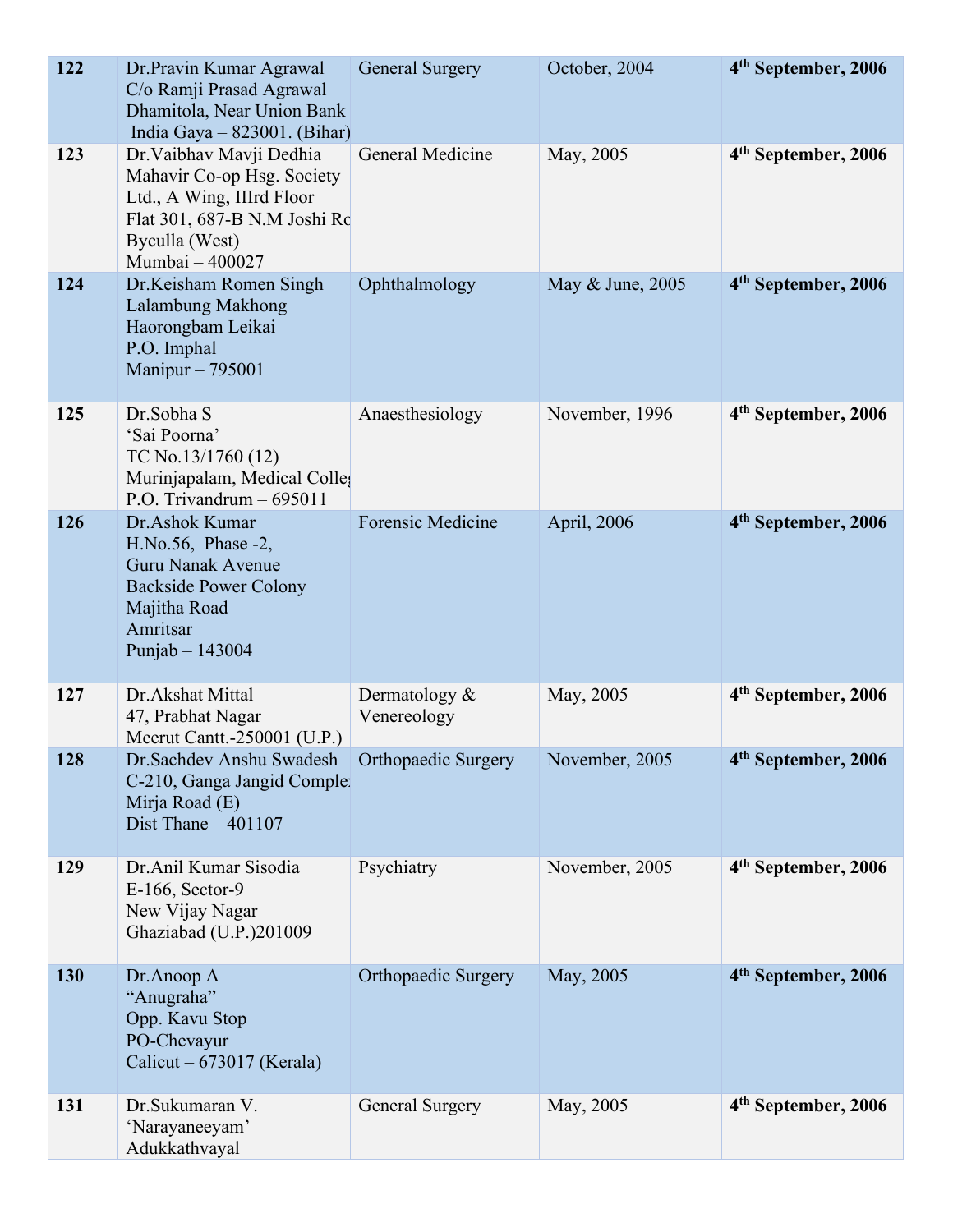|     | Mylatty P.O.<br>Kerala - 671319                                                                                                                                              |                             |                 |                                 |
|-----|------------------------------------------------------------------------------------------------------------------------------------------------------------------------------|-----------------------------|-----------------|---------------------------------|
| 132 | Dr.Hema Tharoor Annapuzha Psychiatry<br><b>Asstt. Professor</b><br>Deptt. of Psychiatry<br>Kasturba Hospital<br>Manipal, Karnataka - 576104                                  |                             | November, 2004  | 4 <sup>th</sup> September, 2006 |
| 133 | Dr.Sangamesh B.Bhagavati<br>C/o Dr.Rajasri G.Yaliwal<br>Ist Cross, Pragati Colony<br>Vidyanagar<br>Near Sirur Park<br>Hubli - 580021 (Karnataka St                           | Neurology                   | September, 2005 | 4 <sup>th</sup> September, 2006 |
| 134 | Dr.Arti Dahiya<br>T-161, Master Colony<br>Dahiya X-Ray Clinic<br>Nerela, Delhi - 110040                                                                                      | Orthodontics                | January, 2001   | 4 <sup>th</sup> September, 2006 |
| 135 | Dr.Manu Rathee<br>House No.201<br>Sector -17A<br>Gurgaon, Haryana-122001                                                                                                     | Prosthodontics              | October, 2004   | 4 <sup>th</sup> September, 2006 |
| 136 | Dr.Sandhya V.<br><b>Assistant Professor of Patholo</b><br>G-6, Staff Quarters<br>P.S.G. Instt. of Medical Scien<br>and Research<br>Peelamedu, Coimbatore-6410<br>Tamil Nadu. | Pathology                   | October, 2005   | 4 <sup>th</sup> September, 2006 |
| 137 | Dr.Deepak Modi<br>M/s Shiva Enterprises<br>Sadar Bazar<br>Barnala - 148101 (Punjab)                                                                                          | <b>Respiratory Diseases</b> | October, 2005   | 4 <sup>th</sup> September, 2006 |
| 138 | Dr.Geetha D.<br><b>Assistant Professor</b><br>Deptt. of Psychiatry<br><b>NIMHANS</b><br>Hosur Road, Bangalore.                                                               | Psychiatry                  | November, 2004  | 4 <sup>th</sup> September, 2006 |
| 139 | Dr. Sunali Khanna<br>Nair Hospital Dental College, Radiology<br>Mumbai - 400 008.                                                                                            | Oral Medicine &             | September, 2005 | 4 <sup>th</sup> September, 2006 |
| 140 | Dr. Vickrant Malhotra<br>C-102, Defence Colony<br>New Delhi - 24                                                                                                             | Radio-Diagnosis             | May, 2002       | 4 <sup>th</sup> September, 2006 |
| 141 | Dr.Shalini Khanna<br>C-102, Defence Colony                                                                                                                                   | Obstetrics &<br>Gynaecology | May, 2005       | 4 <sup>th</sup> September, 2006 |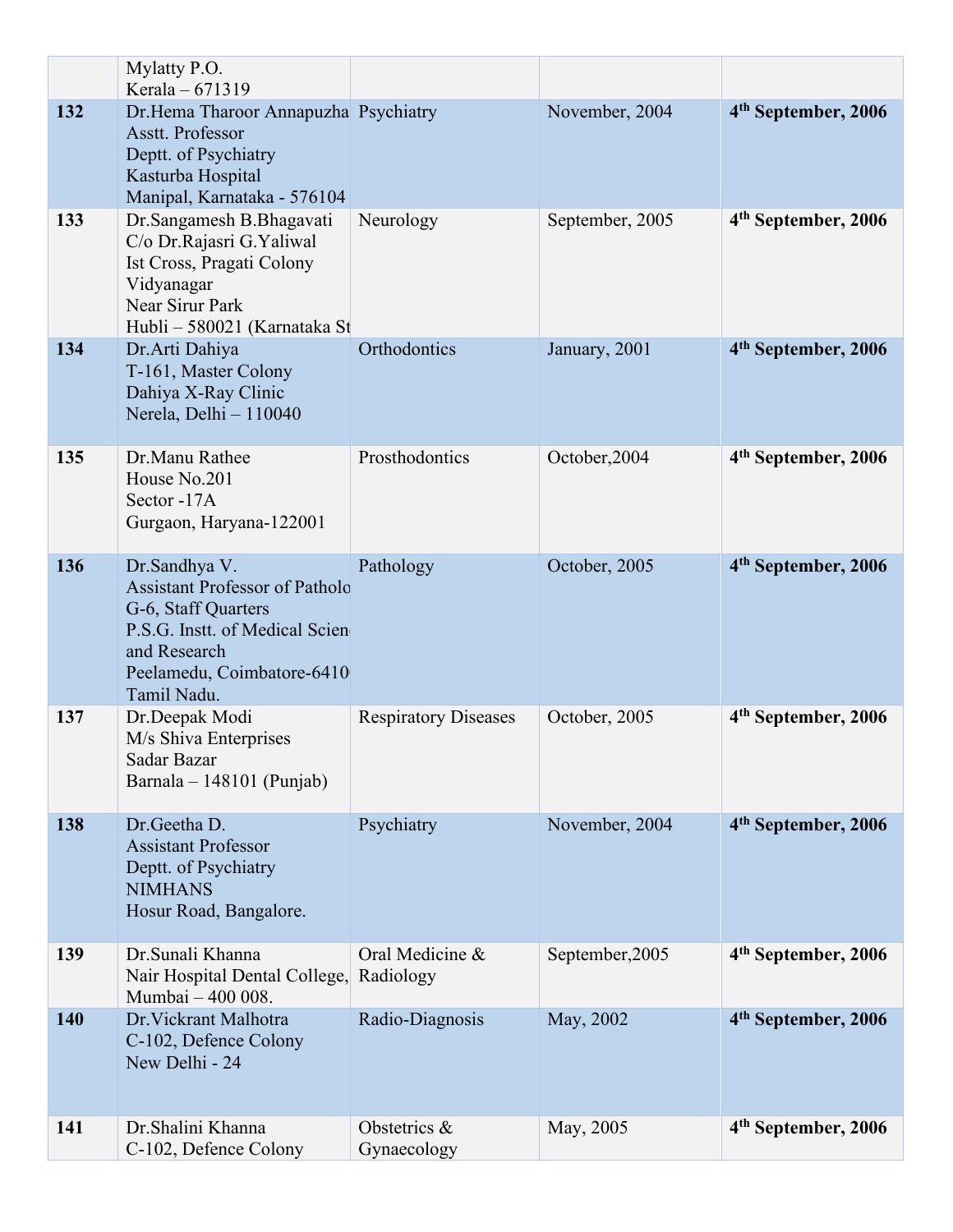|     | New Delhi $-110024$                                                                                                                                                     |                        |                |                                 |
|-----|-------------------------------------------------------------------------------------------------------------------------------------------------------------------------|------------------------|----------------|---------------------------------|
| 142 | Dr.J.Terrence Jose Jerome<br>Senior Registrar in Orthopaed<br>and Spine Unit<br>C/o Dr.K.Thirumavalan<br>Barani Hospital<br>Nehruji Road<br>Vilupuram - 605602 (Tamil N | Orthopaedic Surgery    | April, 2006    | 4 <sup>th</sup> September, 2006 |
| 143 | Dr.S.Sagar<br>Shivadam<br>TC 2/3394(7)<br>Kedaram Nagar,<br>Chalakuzhy Road<br>Pattom, Trivandrum-695004                                                                | Anaesthesiology        | December, 1995 | 4 <sup>th</sup> September, 2006 |
| 144 | Dr.Amit Kapoor<br>F-202, Vikas Puri<br>New Delhi-110018                                                                                                                 | Anaesthesiology        | May, 2006      | 4 <sup>th</sup> September, 2006 |
| 145 | Dr.Anil Kumar<br>WZ 528, Street No.17B<br>Sadh Nagar<br>Palam Colony<br>New Delhi - 110045                                                                              | Paediatrics            | May, 2006      | 4 <sup>th</sup> September, 2006 |
| 146 | Dr.Monica Singh<br>$4-BHA-17$<br>Jawahar Nagar<br>Jaipur – 302004 (Rajasthan)                                                                                           | Pathology              | May, 2004      | 4 <sup>th</sup> September, 2006 |
| 147 | Dr.Ramamurthy M.G.<br>#2, Mandara, Ist Cross<br>$Sector - 2$ , Nobo Nagar<br>Bangalore - 76                                                                             | Ophthalmology          | April, 2002    | 4 <sup>th</sup> September, 2006 |
| 148 | Dr.Rajkuamr D.<br>7/1B, Patel Road<br>Virudhunagar<br>Tamil Nadu - 626001                                                                                               | <b>General Surgery</b> | November, 2005 | 4 <sup>th</sup> September, 2006 |
| 149 | Dr.Nilotpal Das<br>C/o Dr.A.K.Sinha<br>Sinha Acupuncture Centre<br>18 Rakesh Marg<br>Opposite Gandhi Ideal School<br>Ghaziabad, U.P.-201001                             | Psychiatry             | May, 2004      | 4 <sup>th</sup> September, 2006 |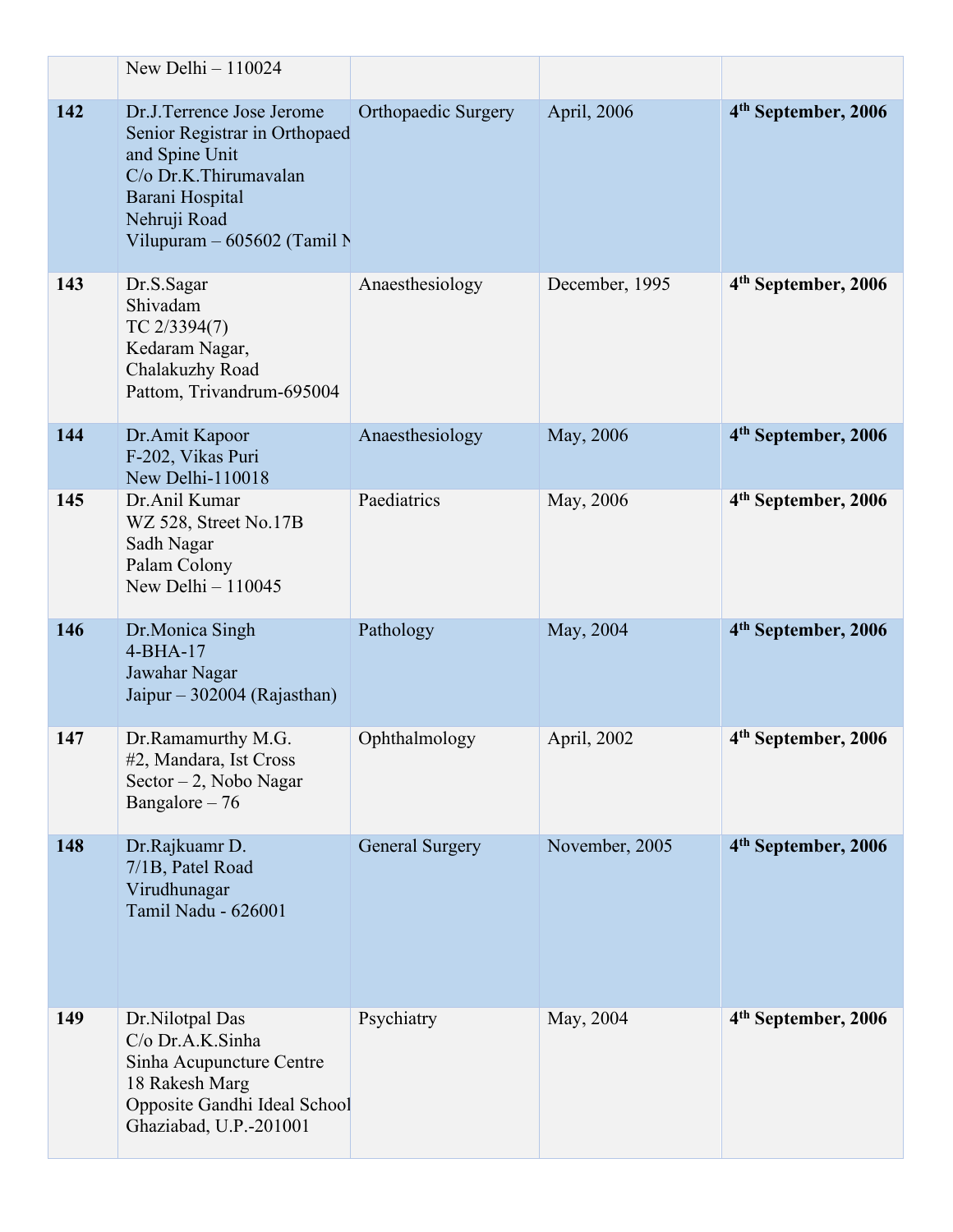| 150 | Dr.Ashwin Luis Desouza<br>Surgeon<br>Desa's Hospital<br>$2nd$ Floor<br>15, Dadyseth Road<br>Chowpatty<br>Mumbai - 400007                      | <b>General Surgery</b> | May, 2005       | 4 <sup>th</sup> September, 2006 |
|-----|-----------------------------------------------------------------------------------------------------------------------------------------------|------------------------|-----------------|---------------------------------|
| 151 | Dr.B.R.J.Kannan<br>5/2265, Flat 23<br><b>Swagath Residency</b><br><b>Last East Cross Street</b><br>Anna Nagar<br>Madurai - 625020             | Cardiology             | May, 2002       | 4 <sup>th</sup> September, 2006 |
| 152 | Dr. Thomas Varghese Mannil<br>Parthoor, TC 13/782<br>Kvra - 369, Kunnukuzhy P.O<br>Vadaykadu-Green Lane<br>Thiruvanathapuram-695037<br>Kerala | Otorhinolaryngology    | November, 2005  | 4 <sup>th</sup> September, 2006 |
| 153 | Dr.Liby Iype<br>Rose Villa (Nedumkallel)<br>A.O. Joseph Road<br>Kizhathadiyoor, Pala<br>Kottayam<br>Kerala - 686575                           | Ophthalmology          | November, 2005  | 4 <sup>th</sup> September, 2006 |
| 154 | Dr.Anita Chandra<br>404 B, Ankur BOB Classics<br>Apartments, 11 Ratnambal Sti<br>Rengarajapuram<br>Kodambakkam<br>Chennai - 600024            | Radio-therapy          | November, 1997  | 4 <sup>th</sup> September, 2006 |
| 155 | Dr.Taruna Nayyar<br>B-106, Chander Nagar<br>Ghaziabad $-201011$ (U.P.)                                                                        | Pathology              | April, 2006     | 4 <sup>th</sup> September, 2006 |
| 156 | Dr.Anju Gupta<br>437, Pocket A<br>Sarita Vihar<br>New Delhi $-76$                                                                             | Anaesthesiology        | November, 2005  | 4 <sup>th</sup> September, 2006 |
| 157 | Dr.Nishkarsh<br>437, Pocket A<br>Sarita Vihar<br>New Delhi $-76$                                                                              | Anaesthesiology        | November, 2005  | 4 <sup>th</sup> September, 2006 |
| 158 | Dr.Kamat Nilesh Dilip<br>Flat No.4, Morning Glory Bui<br>Road 2A<br>Kalyani Nagar<br>Pune, Maharashtra-411006                                 | Orthopaedic Surgery    | September, 2005 | 4 <sup>th</sup> September, 2006 |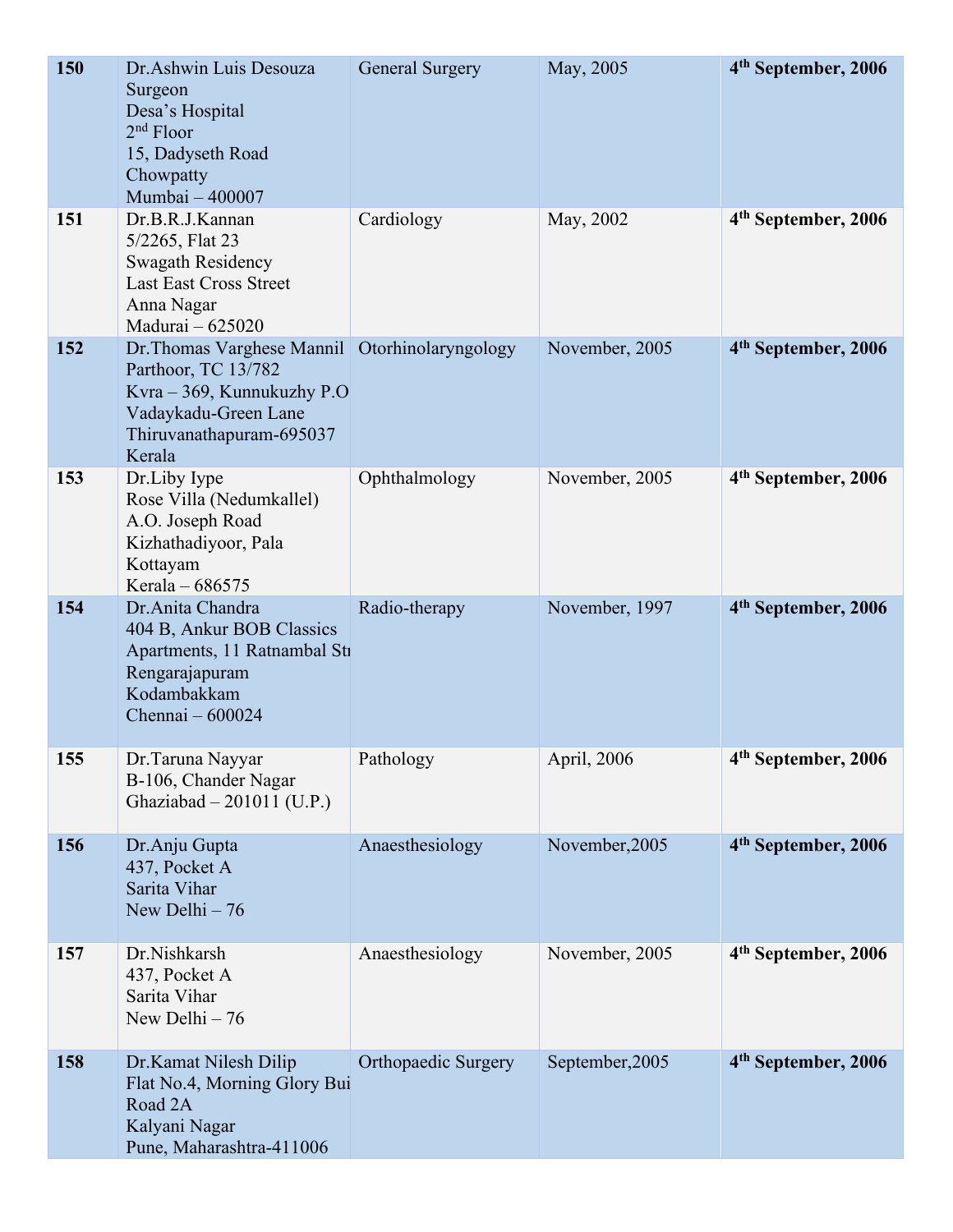| 159 | Dr. Gulwani Hanni Vasudev<br>553/151/5, Adarsh Nagar<br>Alambagh<br>Lucknow $-226005$                                                         | Pathology                           | October, 2005 | 4 <sup>th</sup> September, 2006 |
|-----|-----------------------------------------------------------------------------------------------------------------------------------------------|-------------------------------------|---------------|---------------------------------|
| 160 | Dr.Tina Dadu<br>$J-12/25$<br>Rajouri Garden<br>New Delhi - 110027                                                                             | Pathology                           | October, 2005 | 4 <sup>th</sup> September, 2006 |
| 161 | Dr.Amit Srivastav<br>11/125<br>Vikas Nagar<br>Lucknow (U.P.)                                                                                  | Ophthalmology                       | June, 2006    | 4 <sup>th</sup> September, 2006 |
| 162 | Dr.Ghazala Shafiq<br>A-17, IIIrd Floor<br>Muradi Road<br>Jamia, Batla House<br>New Delhi-25                                                   | <b>General Surgery</b>              | May, 2006     | 4 <sup>th</sup> September, 2006 |
| 163 | Dr.Brinda A<br>Consultant Obstetrician &<br>Gynaecologist<br>Rollands Hospital<br>Aralumoodu, Neyyattinkara<br>Trivandrum - 695123 (Kerala    | Obstetrics and<br>Gynaecology       | October, 2005 | 4 <sup>th</sup> September, 2006 |
| 164 | Dr.Santhosh Rollands<br>Consultant<br>General Surgeon & Urologist<br>Rollands Hospital<br>Aralumoodu<br>Neyyattinkara<br>Trivandrum $-695123$ | Genito Urinary<br>Surgery (Urology) | October, 2003 | 4 <sup>th</sup> September, 2006 |
| 165 | Dr.Anupama R.<br>'Latha', Prra 147<br>Pazhaya Road<br><b>Medical College</b><br>Trivandrum                                                    | Obstetrics and<br>Gynaecology       | October, 2005 | 4 <sup>th</sup> September, 2006 |
| 166 | Dr.Rajiva Kumar Tiwari<br>9/M, Bada Mahadeva Gora-Ba<br>P.O. Distt. - Ghazipur<br>$Pin - 233001$ (U.P.)                                       | <b>General Surgery</b>              | May, 2005     | 4 <sup>th</sup> September, 2006 |
| 167 | Dr.Sameer Ather<br>2/25, Vishalkhand<br>Gomti Nagar<br>Lucknow $-226010$ (U.P.)                                                               | General Medicine                    | April, 2006   | 4 <sup>th</sup> September, 2006 |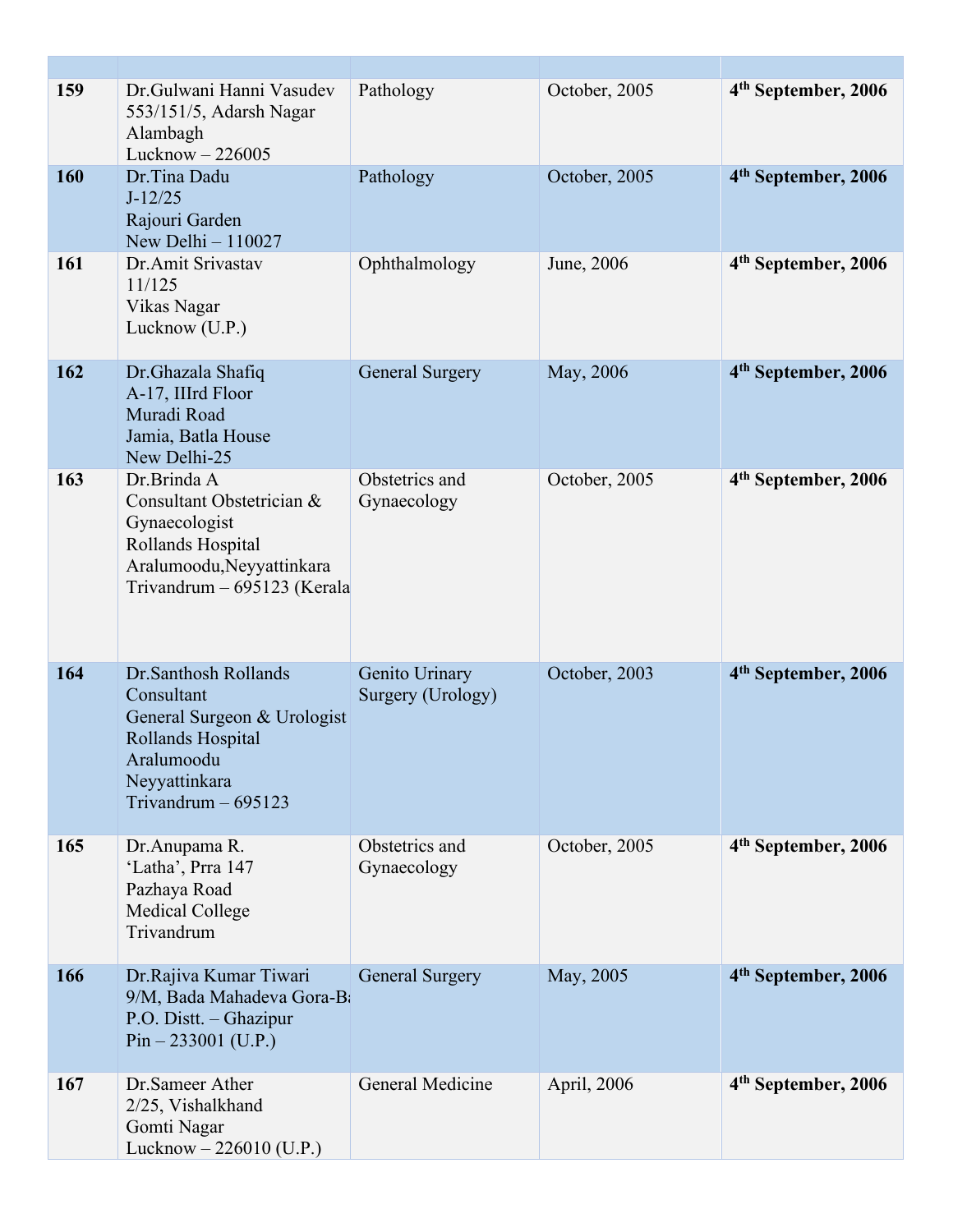| 168 | Dr. Sanjay Babasaheb Altekar Gastroenterology<br>44, Sindhuwadi<br>M.G.Road<br>Ghatkopar (E)<br>Mumbai - 77                                                 |                             | May, 2006        | 4 <sup>th</sup> September, 2006 |
|-----|-------------------------------------------------------------------------------------------------------------------------------------------------------------|-----------------------------|------------------|---------------------------------|
| 169 | Dr.Premkumar P.S.<br>Ambattayil House<br>Peringode Post<br>Palakkad, Kerala -679535                                                                         | General Medicine            | November, 2005   | 4 <sup>th</sup> September, 2006 |
| 170 | Dr.Gandhi Vidyachandra<br>Vijaykumar<br>Flat No.205, Vijeetha Kamal<br>Residency, Somasundaram<br>Street, Near Manju Theatre<br>Secunderabad - 500003 (A.P. | <b>General Surgery</b>      | May, 2006        | 4 <sup>th</sup> September, 2006 |
| 171 | Dr. Gurram Ambalal Narayan<br>Sandalwood C1<br>Flat 22, $6th$ Floor<br>Sukhwani Campus<br>Vallabhnagar<br>Pimpri, Pune-411018                               | Obstetrics &<br>Gynaecology | May, 2006        | 4 <sup>th</sup> September, 2006 |
| 172 | Dr. Shah Ranjeet Ravindra<br>40, Raviwar Peth<br>Opp. S.T.Stand<br>Phaltan-415523<br>Dist. Satara (M.S.)                                                    | General Medicine            | April, 2006      | 4 <sup>th</sup> September, 2006 |
| 173 | Dr. Geetha Balasubramaniam<br>#12, 'Shreyas', $5th Cross$<br>Vignana Nagar<br>New Thippasandra Post<br>Bangalore $-560075$                                  | Radio-diagnosis             | April, 2006      | 4 <sup>th</sup> September, 2006 |
| 174 | Dr.Sachin Barhanpurkar<br>101 Ankit Aptt.<br>12, 13 Prabhu Nagar<br>Annapurna Road<br>Indore (M.P.)                                                         | Ophthalmology               | May & June, 2005 | 4 <sup>th</sup> September, 2006 |
| 175 | Dr.Mody Rustom Adi<br>19/111 Dariya Mahal 'B'<br>80 Nepean Sea Road<br>Mumbai - 400006                                                                      | <b>Orthopaedic Surgery</b>  | October, 2004    | 4 <sup>th</sup> September, 2006 |
| 176 | Dr. Urviben Arvindbhai Vashi Ophthalmology<br>101, Ankit Apartments<br>12, 13 Prabhu Nagar<br>Annapurna Road<br>Indore (M.P.)                               |                             | September, 2003  | 4 <sup>th</sup> September, 2006 |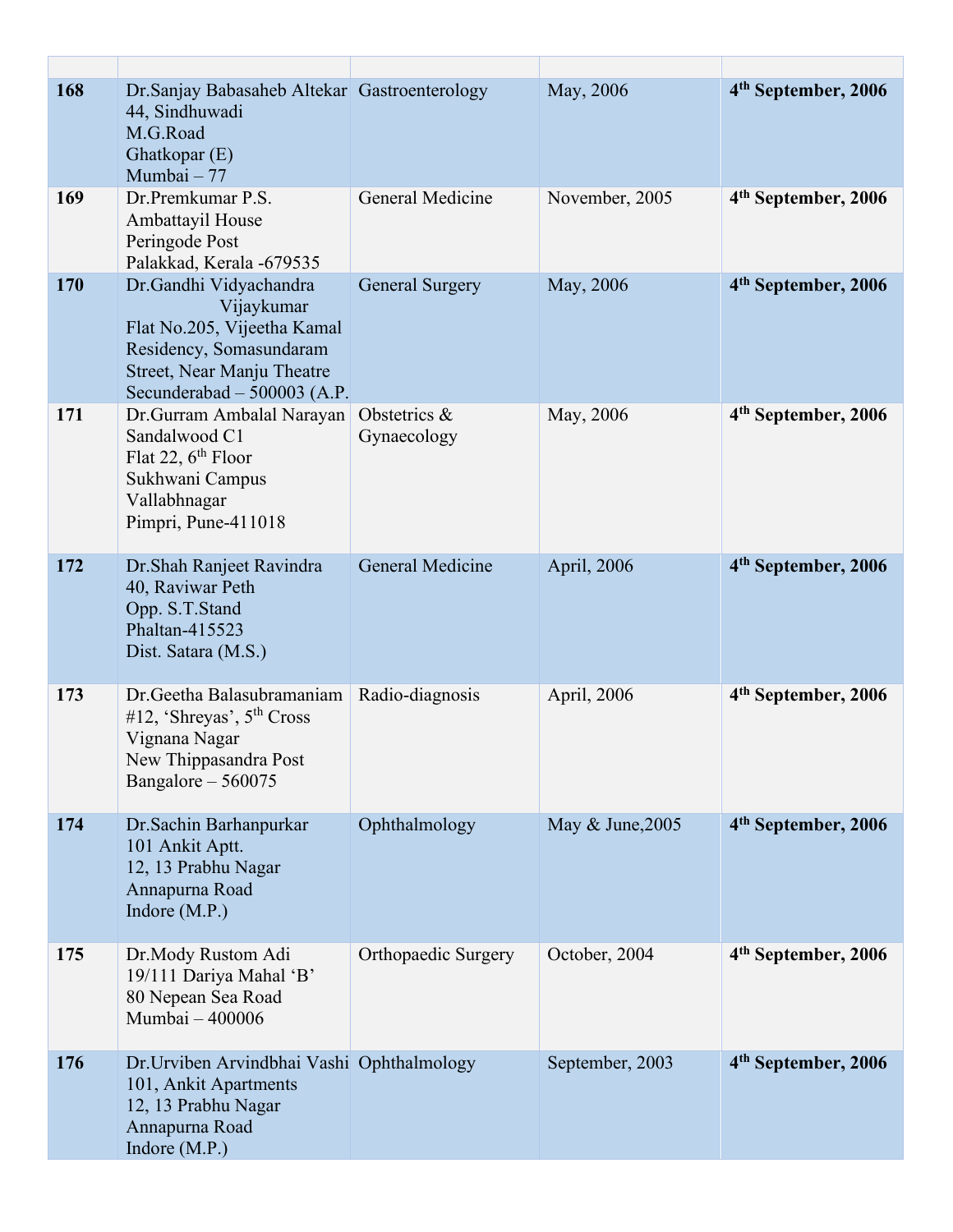| 177  | Dr. Gauray Jadon<br>House No.222<br>Sector 49<br>Sainik Colony<br>N.I.T, Faridabad - 121005<br>Haryana                                  | Paediatrics                            | May, 2006       | 4 <sup>th</sup> September, 2006 |
|------|-----------------------------------------------------------------------------------------------------------------------------------------|----------------------------------------|-----------------|---------------------------------|
| 178  | Dr.Sridhar A<br>156 Ramanujam Salai<br>DKA Nagar, Valasarawakkan<br>Chennai - 600087, T.N.                                              | Paediatrics                            | November, 2004  | 4 <sup>th</sup> September, 2006 |
| 179  | Dr.Anu Kurian<br>Flat No.1-C<br><b>Skyline Maple Heights</b><br>Chalakuzhy Lane<br>Pattom P.O.<br>Thiruvananthapuram<br>Kerala - 695004 | Dermatology $\&$<br>Venereology        | September, 2005 | 4 <sup>th</sup> September, 2006 |
| 180  | Dr.Rahul Gupta<br>C/o Dr.C.L.Gupta<br>3 D/D IInd Extension<br>Gandhi Nagar<br>Jammu J & K - 180004                                      | Genito Urinary<br>Surgery<br>(Urology) | May, 2006       | 4 <sup>th</sup> September, 2006 |
| 181  | Dr.Rajesh P.<br>No.4, $26th$ Street<br>Astalakshmi Nagar<br>Alapakkam<br>Chennai - 600116                                               | Oralmaxillofacial<br>Surgery           | October, 2002   | 4 <sup>th</sup> September, 2006 |
| 182  | Dr. Easwar T.R.<br>7/603, "Easwar Kripa"<br>College Road<br>Palakkad<br>Kerala - 678001                                                 | <b>Orthopaedic Surgery</b>             | May, 2005       | 4 <sup>th</sup> September, 2006 |
| 183. | Dr.Sharadkumar Iranna<br>Upwar<br>C/o Dr.Anil Kumar<br>WZ 528, Street No.17 B<br>Sadhnagar, Palam Colony<br>New Delhi $-110045$         | Anaesthesiology                        | April, 2006     | 4 <sup>th</sup> September, 2006 |
| 184. | Dr.Kalamkar Darshana<br>Magan                                                                                                           | Ophthalmology                          | September, 2003 | 4 <sup>th</sup> September, 2006 |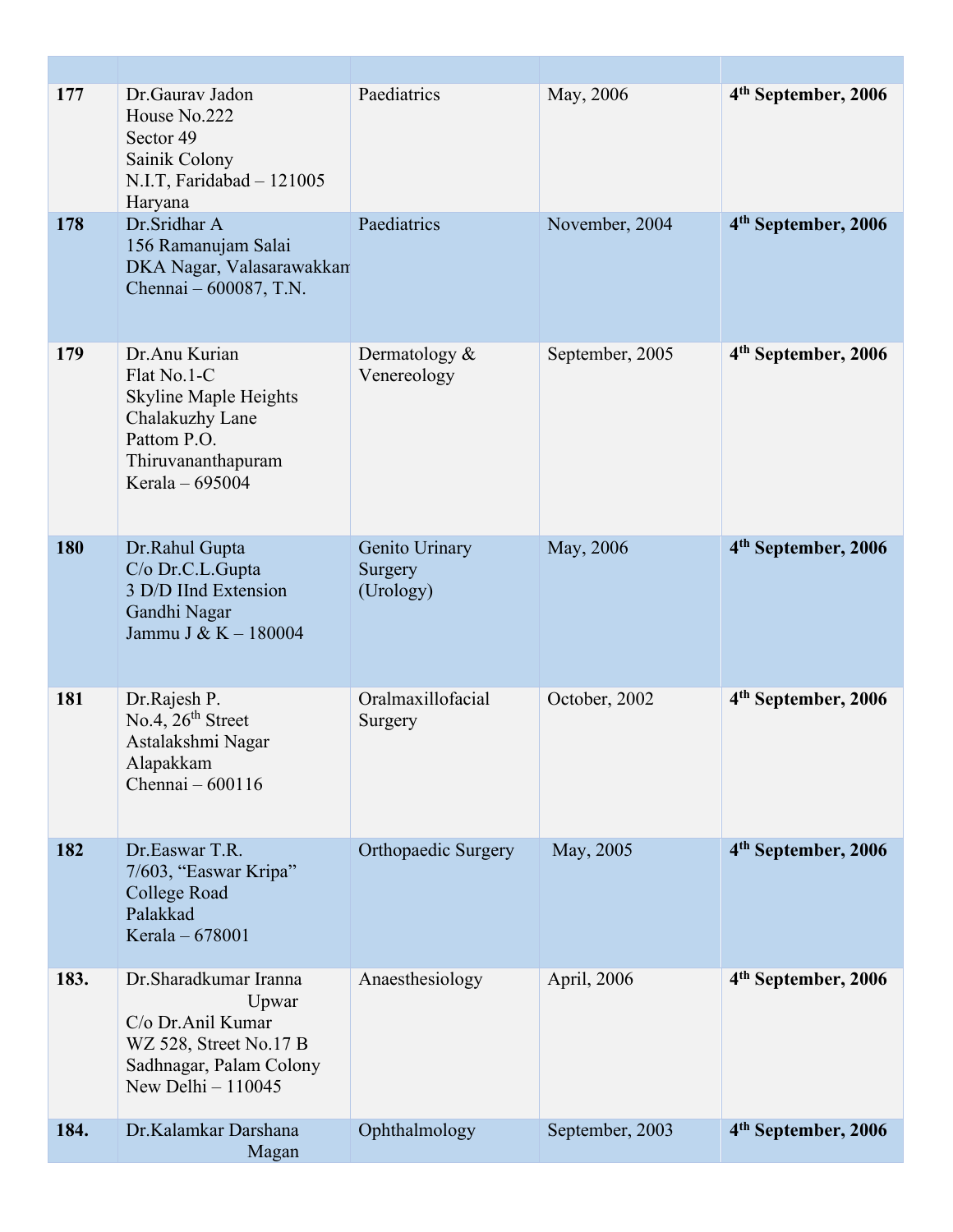|      | Sushrusha Hospital<br><b>Bhokardan Road</b><br>Jalna – 431203 (M.S.)                                                                                                                           |                        |                 |                                 |
|------|------------------------------------------------------------------------------------------------------------------------------------------------------------------------------------------------|------------------------|-----------------|---------------------------------|
| 185. | Dr.Ankur Gupta<br>Gupta Eye Nursing Home<br>Salarganj Gate<br>Panipat-132103                                                                                                                   | Ophthalmology          | March, 2003     | 4 <sup>th</sup> September, 2006 |
| 186. | Dr. Dongaonkar Swapnil<br>Mahendrakumar<br>Sushrusha Hospital<br><b>Bhokardan Road</b><br>Jalna – 431203 (M.S.)                                                                                | Ophthalmology          | September, 2003 | 4 <sup>th</sup> September, 2006 |
| 187. | Dr.Pankaj Vinod Jariwala<br><b>Consultant Cardiologist</b><br>Medwin Hospitals<br>Qtr. No.1105<br>11 <sup>th</sup> Floor, Chirag Ali Lane<br>RR Towers, Nampally<br>Hyderabad $-500001$ (A.P.) | Cardiology             | May, 2006       | 4 <sup>th</sup> September, 2006 |
| 188. | Dr. Mohit Bhatnagar<br>C/o Mr.P.M.Bhatnagar<br>A6, Flat 4, Rampuri<br>Near Surya Nagar<br>Police Chowki<br>Ghaziabad $-201011$<br>(U.P.)                                                       | <b>General Surgery</b> | May, 2006       | 4 <sup>th</sup> September, 2006 |
| 189. | Dr.Manikandan R.<br>3/276, IInd Street<br>Selva Vinayagar Illam<br><b>Surueyor Colony</b><br>K.Pudur, Madurai<br>Tamil Nadu - 625007                                                           | <b>General Surgery</b> | October, 2004   | 4 <sup>th</sup> September, 2006 |
| 190. | Dr. Sapavat Venkata Rama<br>Chandra Murthy<br>Khan Khan Pet Street<br>Kalluru Mandal<br>Khammam - Dist.<br>Andhra Pradesh State-<br>507209                                                     | <b>General Surgery</b> | January, 2000   | 4 <sup>th</sup> September, 2006 |
| 191. | Dr.Harish P.S.<br>Sreechaithram<br>Keerikkad<br>P.O. Ramapuram                                                                                                                                 | Paediatrics            | May, 2005       | 4 <sup>th</sup> September, 2006 |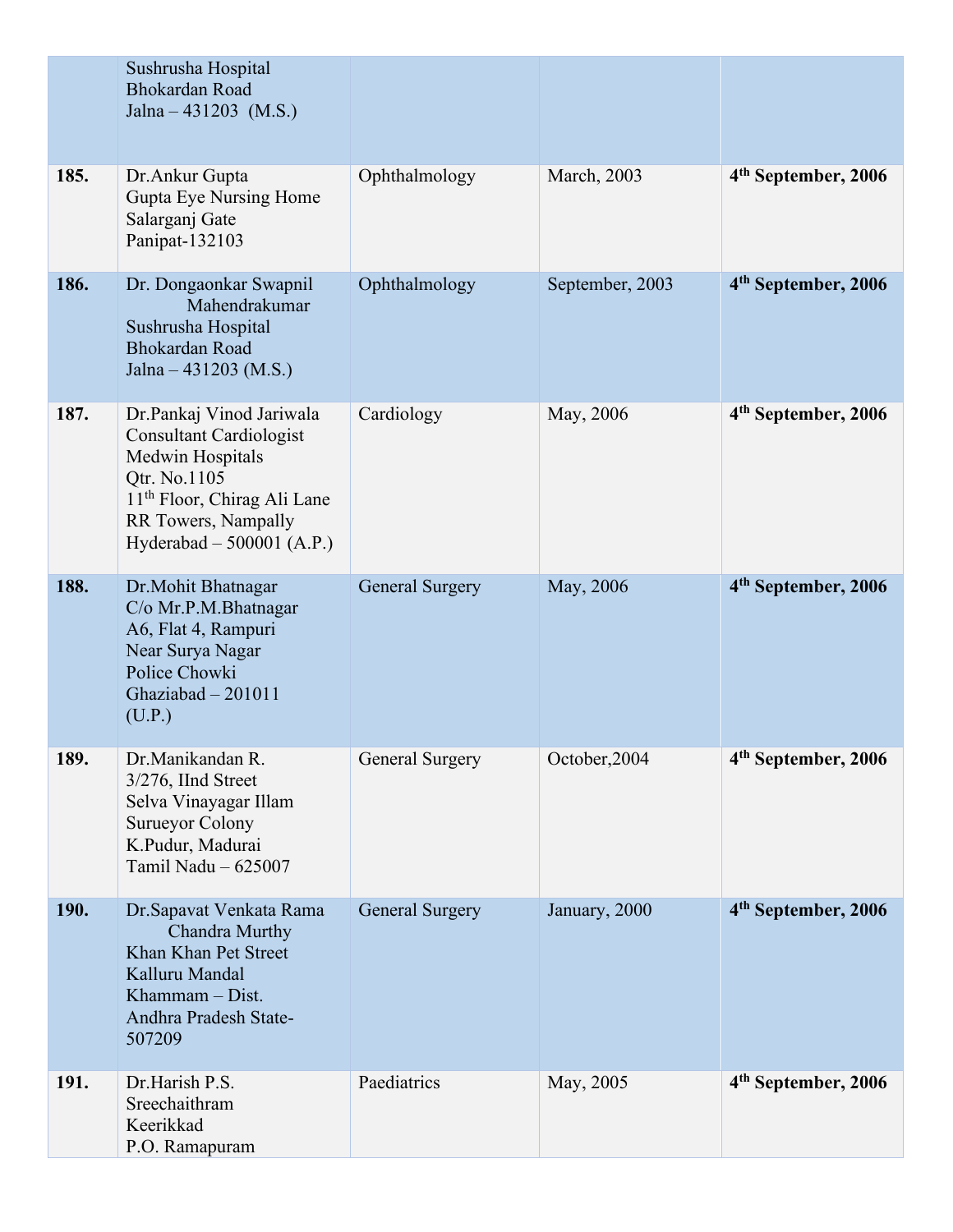|      | Alappuzha (Dist.)<br>Kerala - 690508                                                                                        |                                     |                |                                 |
|------|-----------------------------------------------------------------------------------------------------------------------------|-------------------------------------|----------------|---------------------------------|
| 192. | Dr.Ashish Amar<br>S/o Dr.C.S.Amar<br>491, Link Road<br>Old Faridabad<br>Haryana - 121002                                    | Ophthalmology                       | June, 2006     | 4 <sup>th</sup> September, 2006 |
| 193. | Dr. Amol Pramod Mahajan<br>C/o Dr.G.P. Rote<br>14, 'Jai', Ring Road<br>Shahu Nagar<br>Jalgaon $-425001$ (M.S.)              | Genito Urinary<br>Surgery (Urology) | May, 2006      | 4 <sup>th</sup> September, 2006 |
| 194. | Dr.Poonam Sachdeva<br>A-14 Meera Bagh<br>Paschim Vihar<br>Delhi-87                                                          | Obstetrics &<br>Gynaecology         | December, 1998 | 4 <sup>th</sup> September, 2006 |
| 195. | Dr.D.Senthil Kumar<br>16/14 Mahadevapuram<br>4 <sup>th</sup> Street<br>Mettupalayam-641305<br>Coimbatore (Tamil Nadu)       | Anaesthesiology                     | March, 2003    | 4 <sup>th</sup> September, 2006 |
| 196. | Dr.Kuldeep Singh<br>C/o Mr.Sukhvir Singh<br>145/31 Azad Nagar<br>Near Old Housing Board<br>Colony, Rohtak-124001<br>Haryana | Otorhinolaryngology                 | April, 2006    | 4 <sup>th</sup> September, 2006 |
| 197. | Dr.Prashant Sharma<br>$Flat-188$ , Block-C 2A<br>Pocket $-16$<br>Janakpuri<br>New Delhi $-110058$                           | Pathology                           | October, 2004  | 4 <sup>th</sup> September, 2006 |
| 198. | Dr.Prajapati Hasmukh<br>Jagdishbhai<br>14, Gnandeep Society<br>NR Shikhodi Talavadi<br>Anand - 388001 (Gujarat)             | Radio-diagnosis                     | April, 2006    | 4 <sup>th</sup> September, 2006 |
| 199. | Dr.Manish Chandra<br>Varma<br>Flat-4C, Srijan Apartments<br>B-9/8, Sector-62<br>Noida, U.P.-201307                          | <b>General Surgery</b>              | November, 2005 | 4 <sup>th</sup> September, 2006 |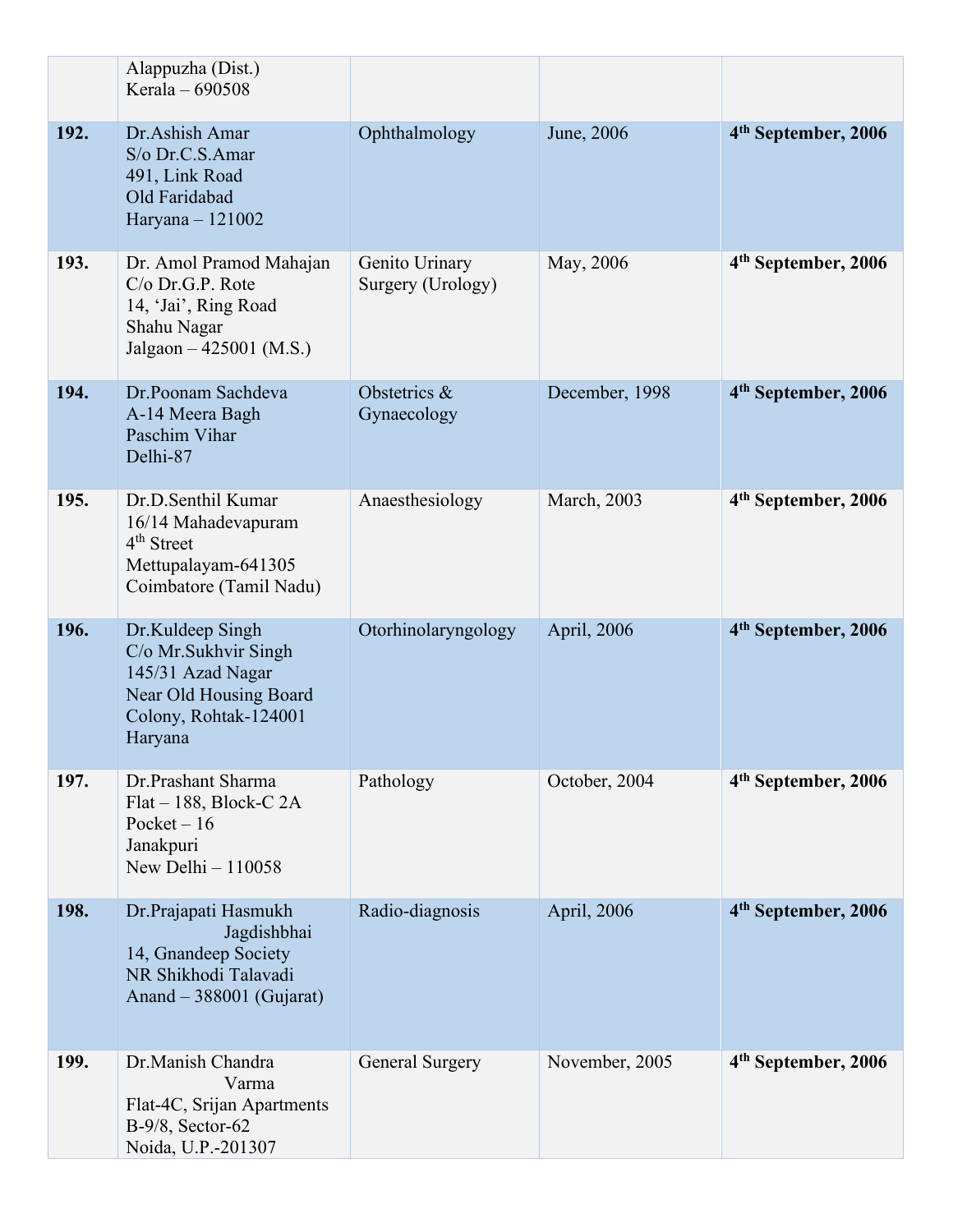| 200. | Dr.Chablani Deepak<br>Doulat<br>A-1/136 Inderpuri<br>New Delhi $-110012$                                           | Anaesthesiology                 | May, 2005       | 4 <sup>th</sup> September, 2006 |
|------|--------------------------------------------------------------------------------------------------------------------|---------------------------------|-----------------|---------------------------------|
| 201. | Dr. Shinde Rajendra<br>Chandrakant<br>E1-651, "Nisarg"<br>Mhada Complex<br>Morwadi Pimpri<br>Pune $-411018$ (M.S.) | Dermatology $\&$<br>Venereology | December, 1999  | 4 <sup>th</sup> September, 2006 |
| 202. | Dr.Kukreja Kavita<br>Tarachand<br>A-1/136, Inderpuri<br>New Delhi $-110012$                                        | Dermatology &<br>Venereology    | September, 2004 | 4 <sup>th</sup> September, 2006 |
| 203. | Dr. Vishal Udawat<br>A-42, Shri Rampura<br><b>Housing Society</b><br>Civil Lines<br>Jaipur, Rajasthan              | Ophthalmology                   | June, 2006      | 4 <sup>th</sup> September, 2006 |
| 204. | Dr. Vivek Rajinder Gupta<br>#2076, Sector D-2<br>Vasant Kunj<br>New Delhi - 110070                                 | <b>General Surgery</b>          | November, 2005  | 4 <sup>th</sup> September, 2006 |
| 205. | Dr.Prashant Yadav<br>A-27 Press Enclave<br>Saket<br>New Delhi $-110017$                                            | Ophthalmology                   | June, 2006      | 4 <sup>th</sup> September, 2006 |
| 206. | Dr.Somesh Gupta<br>Asstt. Professor<br>Deptt. of Dermatology<br>A.I.I.M.S., Ansari Nagar<br>New Delhi $-110029$    | Dermatology $\&$<br>Venereology | December, 1997  | 4 <sup>th</sup> September, 2006 |
| 207. | Dr.Amit Kumar Malhotra<br><b>Faculty Transit</b><br>Accomodation<br>Flat No.601<br>Ayurvigyan Nagar<br>New Delhi.  | Dermatology &<br>Veology        | October, 2005   | 4 <sup>th</sup> September, 2006 |
| 208. | Dr.Indu Taneja<br>H.No.218                                                                                         | Obstetrics &<br>Gynaecology     | April, 2006     | 4 <sup>th</sup> October, 2006   |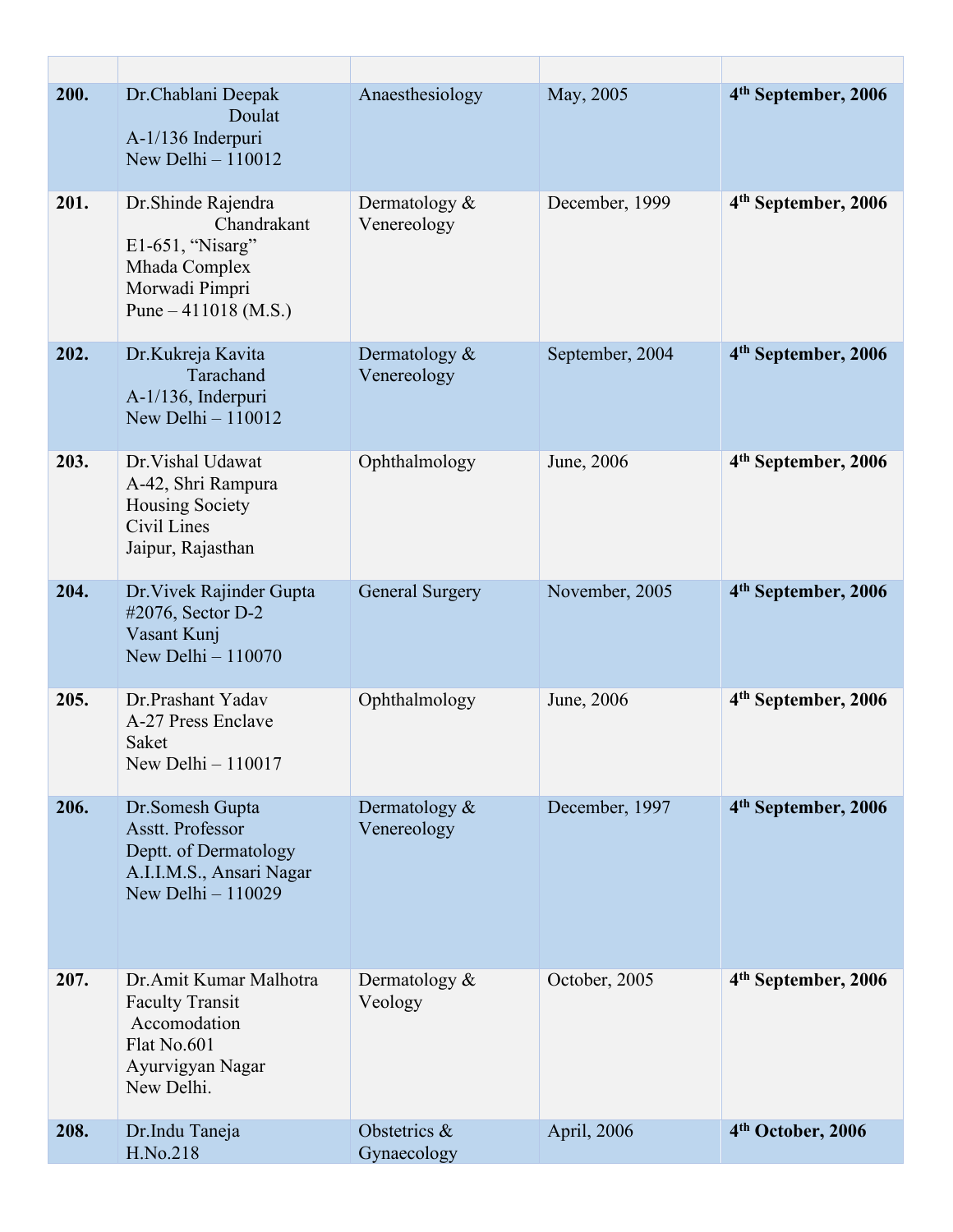|      | Sector 21 B<br>Faridabad, Haryana                                                                                                                         |                                     |                      |                               |
|------|-----------------------------------------------------------------------------------------------------------------------------------------------------------|-------------------------------------|----------------------|-------------------------------|
| 209. | Dr.Raj Kumar Khasgiwala<br>A-44 Mansarovar Colony<br>Vaishali Nagar<br>Ajmer, Rajasthan-305001.                                                           | Genito Urinary<br>Surgery (Urology) | October, 2004        | 4 <sup>th</sup> October, 2006 |
| 210. | Dr.John Ashutosh Santoshi<br>Lecturer<br>Dr.Paul Brand Centre for<br><b>Hand Surgery</b><br><b>Christian Medical College</b><br>Vellore – $632004$ (T.N.) | <b>Orthopaedic Surgery</b>          | October, 2005        | 4 <sup>th</sup> October, 2006 |
| 211. | Dr.G.Murali Hareesh<br>Kothapalle (VIL)<br>Paturu (PO)<br>Puthalapet (VIA)<br>Chittoor $(DT) - 517124$<br>(A.P.)                                          | <b>General Surgery</b>              | May, 2005            | 4 <sup>th</sup> October, 2006 |
| 212. | Dr.Sanghvi Ritesh Ashok<br>2, Barkha, Shanti Nagar<br>Building No.1<br>S.V. Road, Dahisar (E)<br>Mumbai - 400068                                          | Ophthalmology                       | November, 2005       | 4 <sup>th</sup> October, 2006 |
| 213. | Dr.Nalawade Ajit Bapurao<br>Building No.120<br>Plot No.10<br>Jayprakash House Society<br>Malwadi, Hadapsar<br>Pune $-411028$ (M.S.)                       | General Medicine                    | May, 2005            | 4 <sup>th</sup> October, 2006 |
| 214. | Dr.Manesh Senan<br>'Dhanush', MRA A22<br>LIC Lane, Kallampally<br>Medical College PO<br>Trivandrum, Kerala                                                | <b>General Surgery</b>              | <b>Ist May, 2002</b> | 4 <sup>th</sup> October, 2006 |
| 215. | Dr.Ajmera Sachin Kirtikant<br>204/5561 Udyan Darshan<br>Opp. Odeon Cinema<br>Ghatkopar (E)<br>Mumbai - 75                                                 | Obstetrics and<br>Gynaecology       | October, 2004        | 4 <sup>th</sup> October, 2006 |
| 216. | Dr.Sajeev C.S.<br>Chempakanalloor<br>Manganam P.O.<br>Kottayam                                                                                            | <b>Orthopaedic Surgery</b>          | November, 1997       | 4 <sup>th</sup> October, 2006 |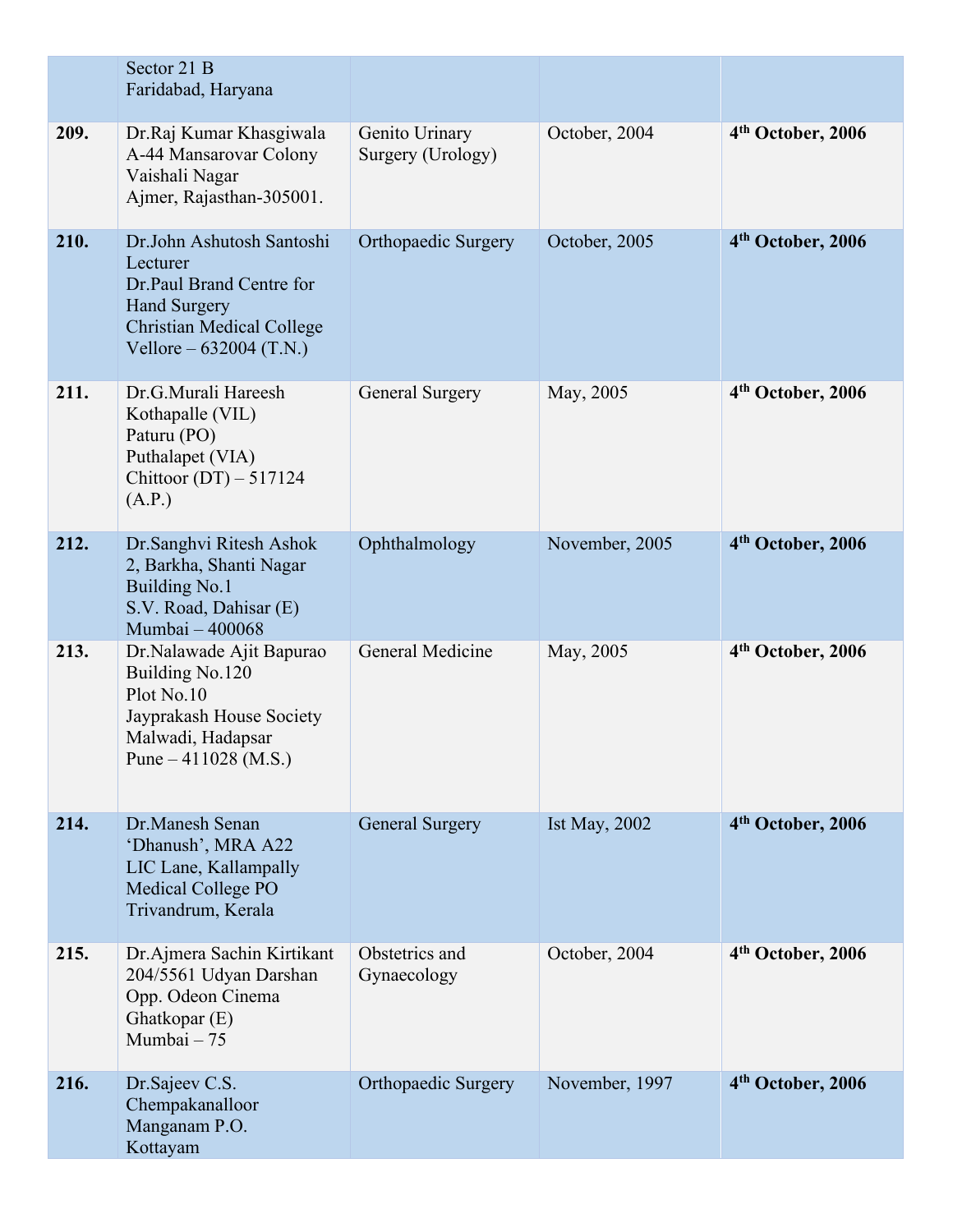|      | Kerala - 686018                                                                                                                 |                     |                  |                               |
|------|---------------------------------------------------------------------------------------------------------------------------------|---------------------|------------------|-------------------------------|
| 217. | Dr.Chethan N.<br>No.319, $11th Cross$<br>Mahalakshmi Layout<br>Bangalore - 560086                                               | Orthopaedic Surgery | April, 2006      | 4 <sup>th</sup> October, 2006 |
| 218. | Dr. Jawale Pravin Pralhad<br>A/2, Solankidham Society<br>Luiswadi<br>Thane (W)-400604                                           | Paediatrics         | November, 2004   | 4 <sup>th</sup> October, 2006 |
| 219. | Dr.Biju Pottakkat<br>B.B. House, Valluvambram<br>Mongam, Malappuram<br>Kerala - 673651                                          | General Surgery     | $5th$ June, 2001 | 4 <sup>th</sup> October, 2006 |
| 220. | Dr.S.Raghunandhan<br>Flat No.4, Parsn-UMA<br>Apartments<br>7/29, East Abhiramapuram<br>$2nd$ Street<br>Chennai $-600004$ (T.N.) | Otorhinolaryngology | May, 2005        | 4 <sup>th</sup> October, 2006 |
| 221. | Dr.Manu V<br>Pathologist<br>Deptt. of Pathology<br>Inits Sanjivani, Naval Base<br>Kochi, Kerala - 682004                        | Pathology           | May, 2001        | 4 <sup>th</sup> October, 2006 |
| 222. | Dr.C.Justin<br>Plot No.29<br>Lourdhu Nagar Main Street<br>K.Pudur<br>Madurai - 625007                                           | Neurology           | May, 2006        | 4 <sup>th</sup> October, 2006 |
| 223. | Dr.V.Sumathi<br>Shanthi Colony<br><b>IV</b> Avenue<br>Anna Nagar<br>Chennai - 600 040                                           | Otorhinolaryngology | November, 2000   | 4 <sup>th</sup> October, 2006 |
| 224. | Dr.Indu S.<br>New No.21<br>Kuppiah Street<br>West Mambalam<br>Chennai - 600033                                                  | Otorhinolaryngology | November, 2005   | 4 <sup>th</sup> October, 2006 |
| 225. | Dr.Hiran Sheetalkumar<br>Prakash<br>313, Hiran Mansion                                                                          | General Medicine    | October, 2005    | 4 <sup>th</sup> October, 2006 |